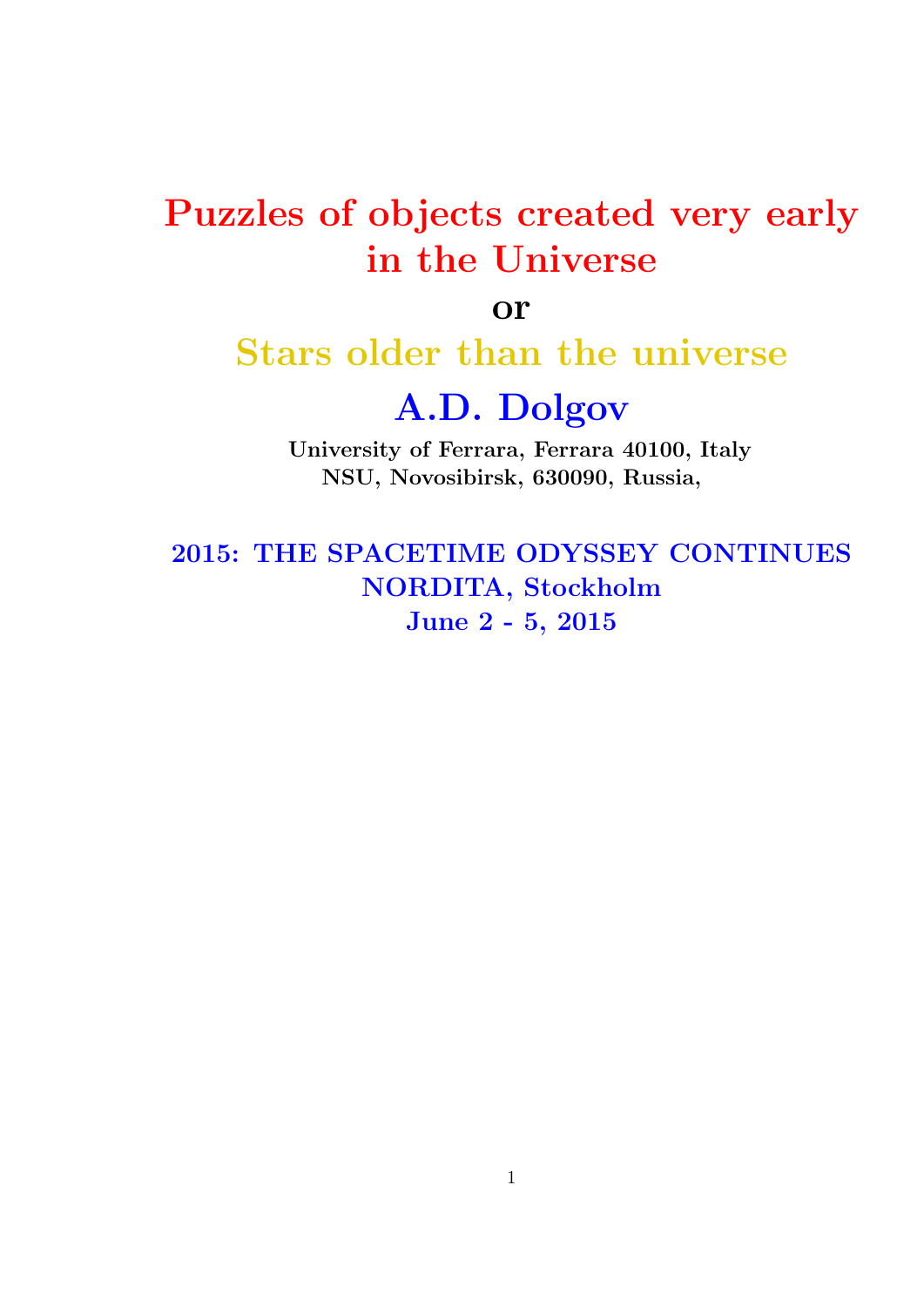General trend: many objects in the universe were formed much earlier than expected by theory.

Among them:

stars in the Milky Way, older than the Galaxy and even older than the universe (within two sigma);

distant high redshift ( $z \sim 10$ ) staff: galaxies, QSO/supermassive BHs, and gamma-bursters.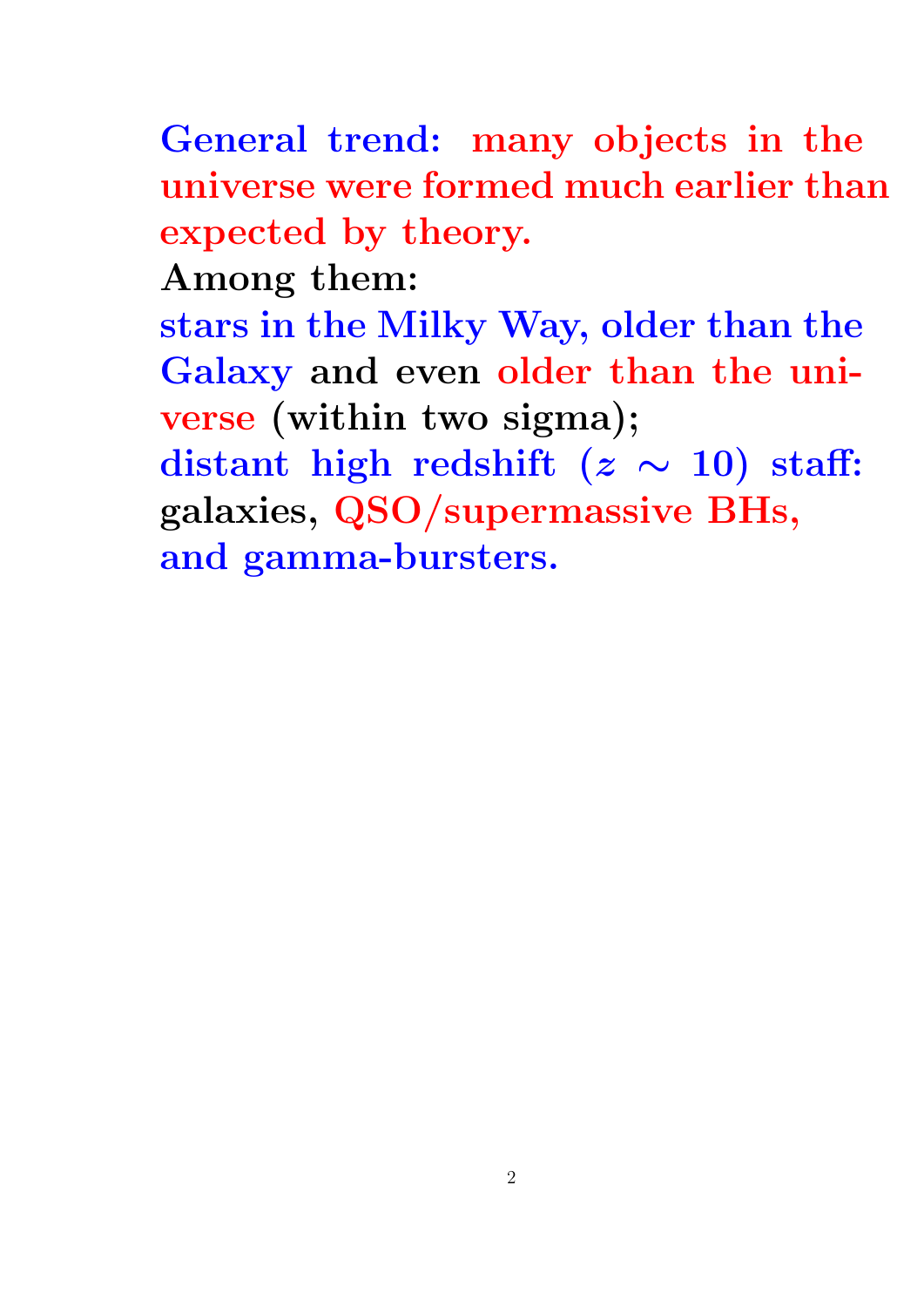If no explanation is found in the frameworks of the standard cosmology, there are a few possible ways (maybe more):

1. Faster universe expansion earlier, (AD, V.Halenka, I.Tkachev) "Powerlaw cosmology and SN Ia" (in progress).

2. A novel mechanism of formation of stellar-mass object in very early universe, (AD, S.Blinnikov) "Stars and Black Holes from the very Early Universe", Phys.Rev. D89 (2014) 021301.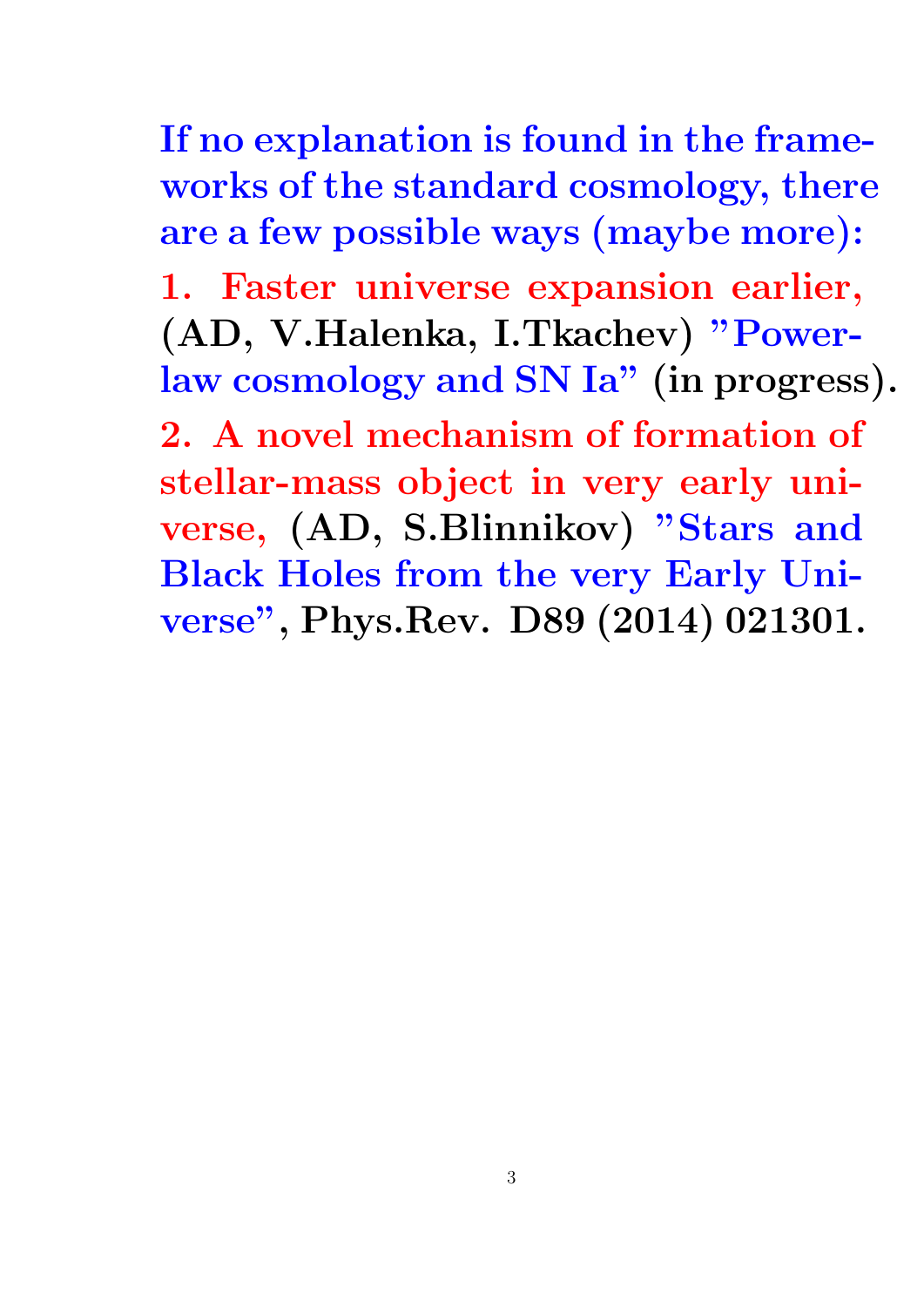D. Spolyar, K. Freese, P. Gondolo. Dark Matter and the First Stars: A New Phase of Stellar Evolution. PRL, 100(5), 051101.

K.Freese,T. Rindler-Daller, D. Spolyar, Dark Stars: A Review. arXiv:1501.02394.

Explains chemistry, origin of PBH.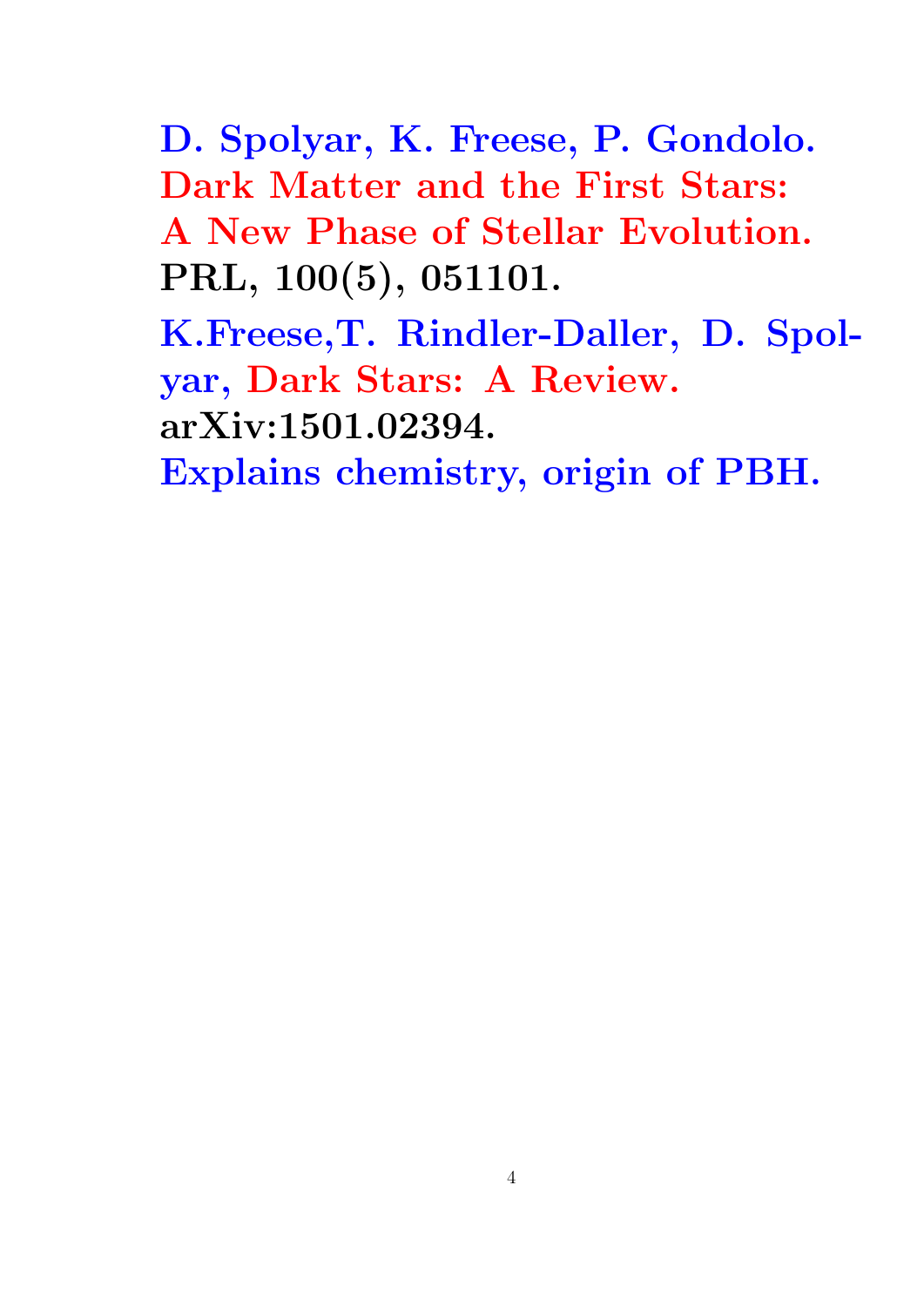Universe age as a function of redshift:

$$
t(z)=\frac{1}{H}\int_{0}^{\frac{1}{z+1}}\frac{dx}{\sqrt{1-\Omega_{tot}+\frac{\Omega_{m}}{x}+x^{2}\Omega_{v}}},
$$

Parameters:

 $\Omega_{tot} = 1, \Omega_m = 0.317, \Omega_v = 0.683;$  $H = 67.3$  km/sec/Mpc (Planck);  $H = 74$  km/sec/Mpc (direct). Origin of the tension? Universe age (in Gyr):  $t_{U} \equiv t(0) = 13.8; 12.5.$  $t(12) = 0.37; 0.33; t(10) = 0.47; 0.43$  $t(6.3) = 0.87; 0.79; t(3) = 2.14; 1.94.$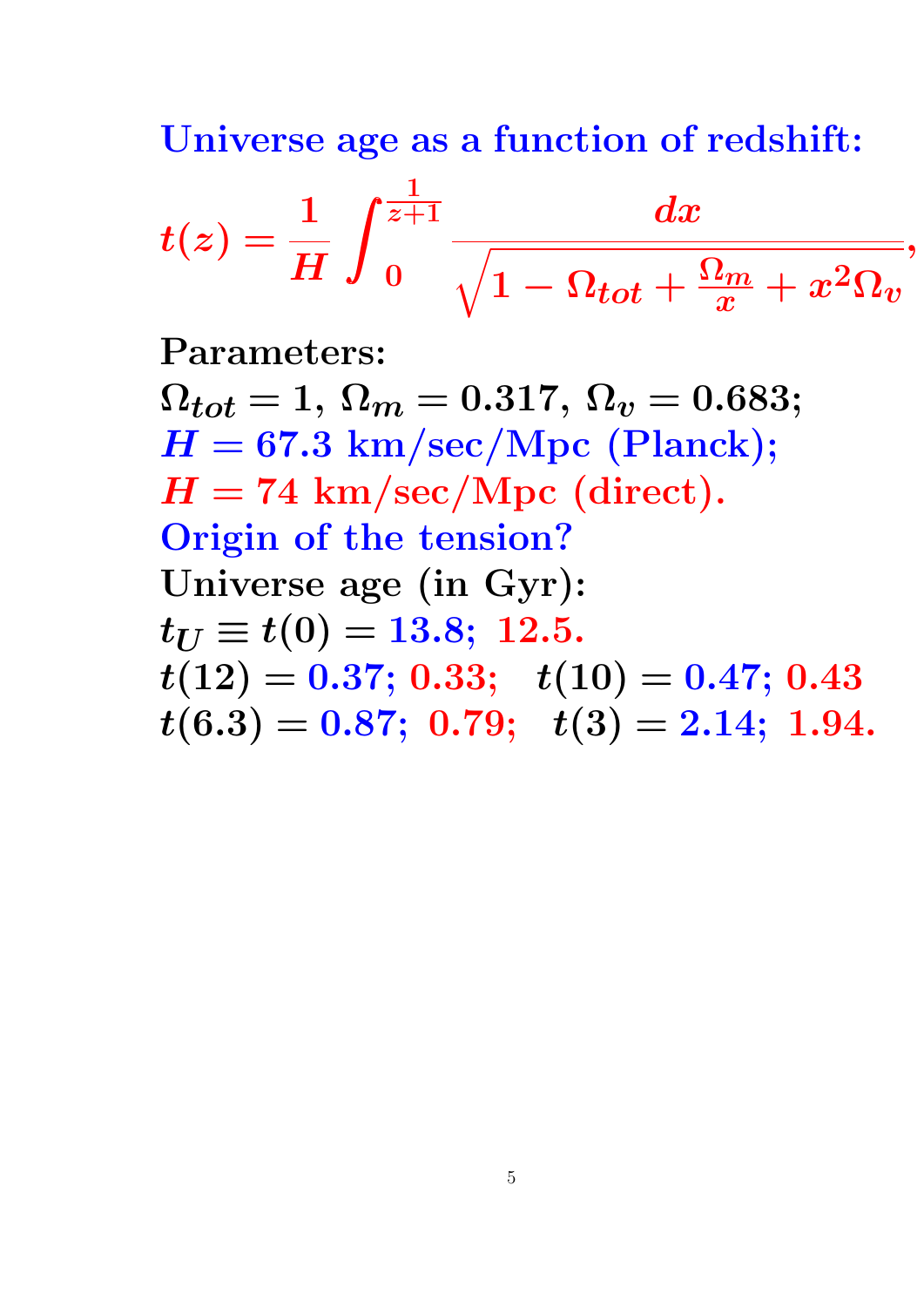# Stars in the Milky Way:

Employing thorium and uranium in comparison with each other and with several stable elements the age of metalpoor, halo star  $BD+17^{\circ}$  3248 was estimated as  $13.8 \pm 4$  Gyr.

J.J. Cowan, C. Sneden, S. Burles, et al Ap.J. 572 (2002) 861, astro-ph/0202429.

The age of inner halo of the Galaxy  $11.4 \pm 0.7$  Gyr, J. Kalirai, "The Age of the Milky Way Inner Halo" Nature 486 (2012) 90, arXiv:1205.6802.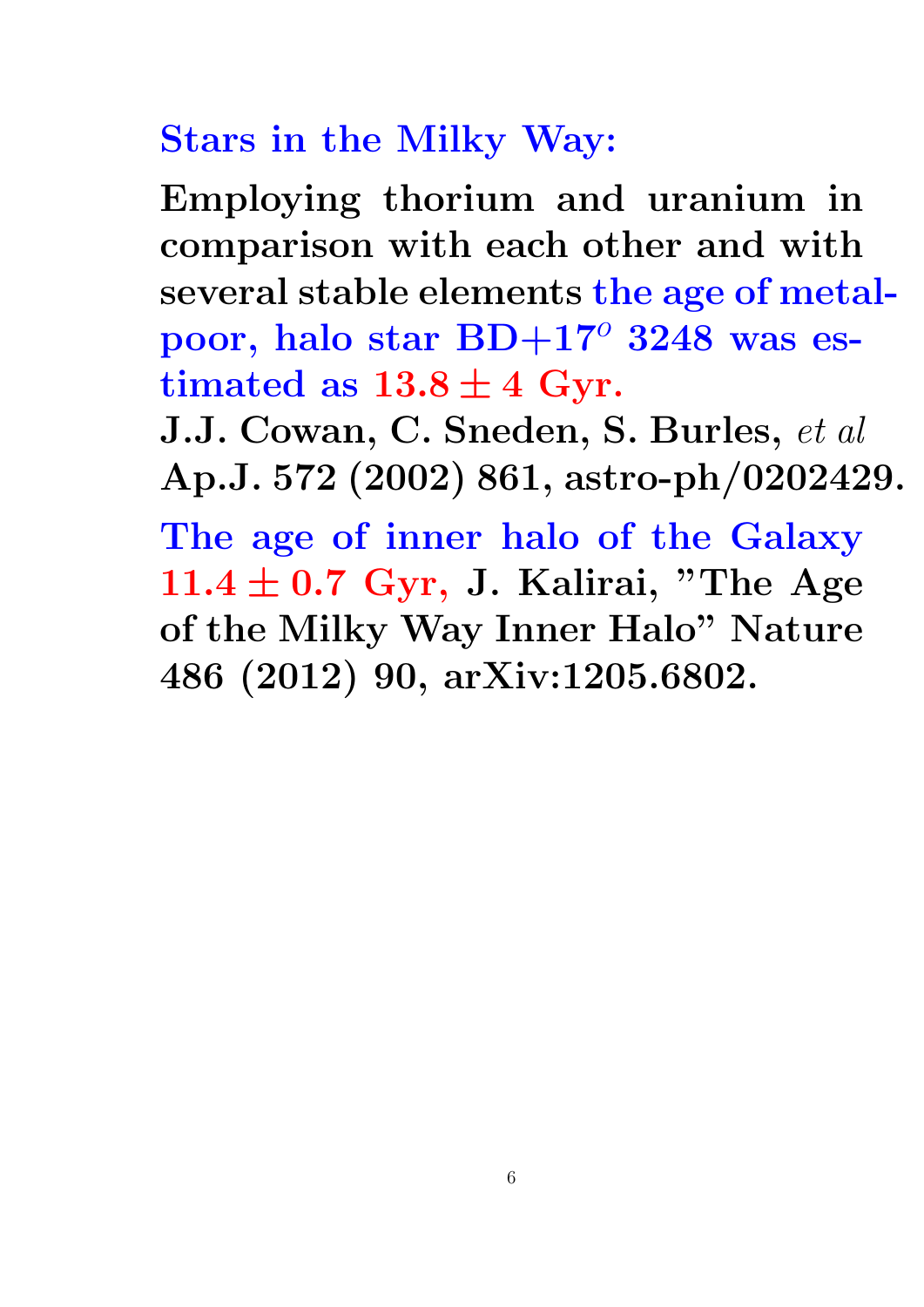The age of a star in the galactic halo, HE 1523-0901, was estimated to be about 13.2 Gyr. First time many different chronometers, such as the U/Th, U/Ir, Th/Eu and Th/Os ratios to measure the star age have been employed. "Discovery of HE 1523-0901: A Strongly r-Process Enhanced Metal-Poor Star with Detected Uranium", A. Frebe, N. Christlieb, J.E. Norris, C. Thom Astrophys.J. 660 (2007) L117; astro-

ph/0703414.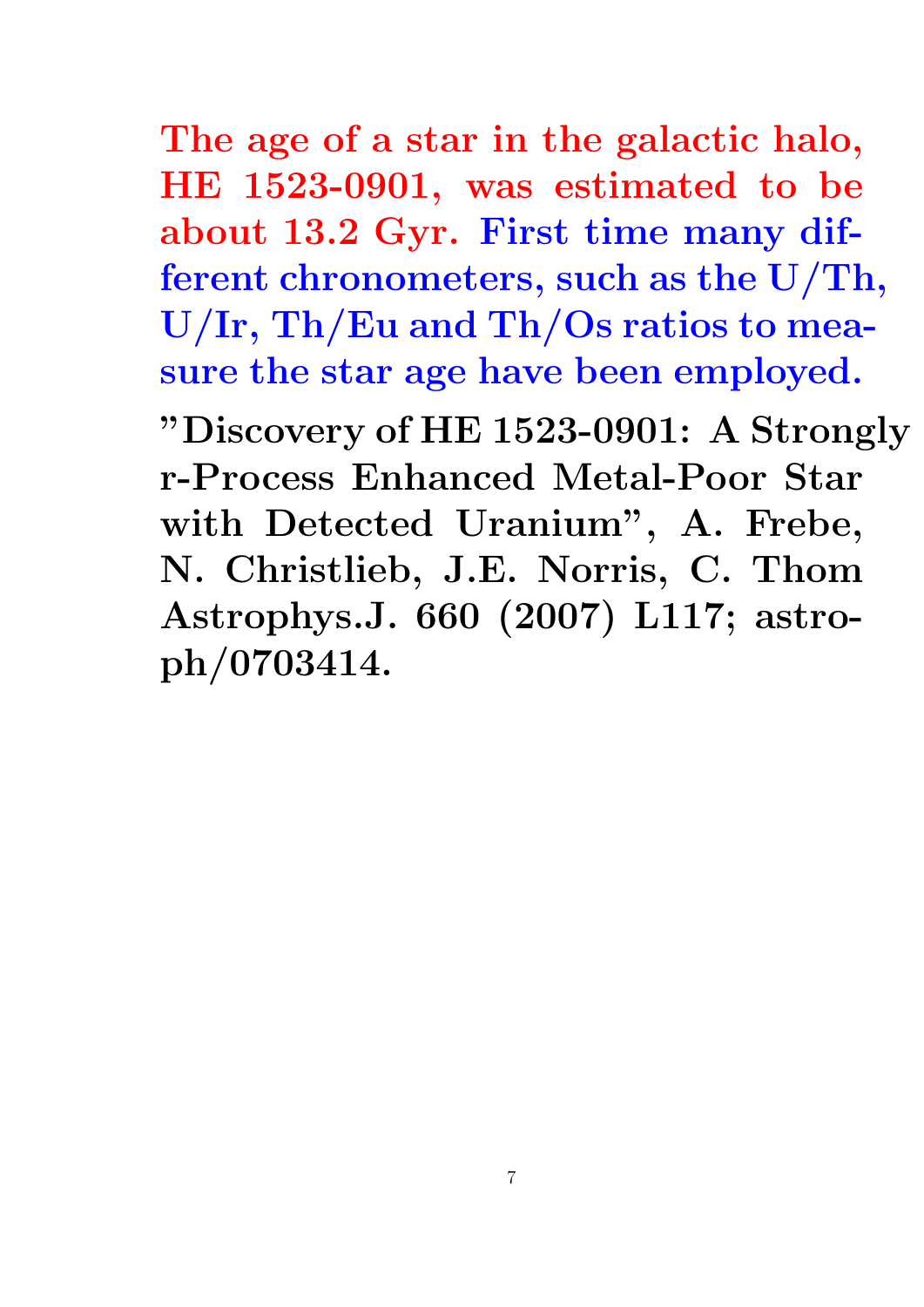Metal deficient high velocity subgiant in the solar neighborhood HD 140283 has the age  $14.46 \pm 0.31$  Gyr.

H. E. Bond, E. P. Nelan, D. A. VandenBerg, G. H. Schaefer, D. Harmer, Astrophys. J. Lett. 765, L12 (2013), arXiv:1302.3180.

The central value exceeds the universe age by two standard deviations,

if  $H = 67.3$  and  $t_{U} = 13.8$ ;

if  $H = 74$ , then  $t_{U} = 12.5$ .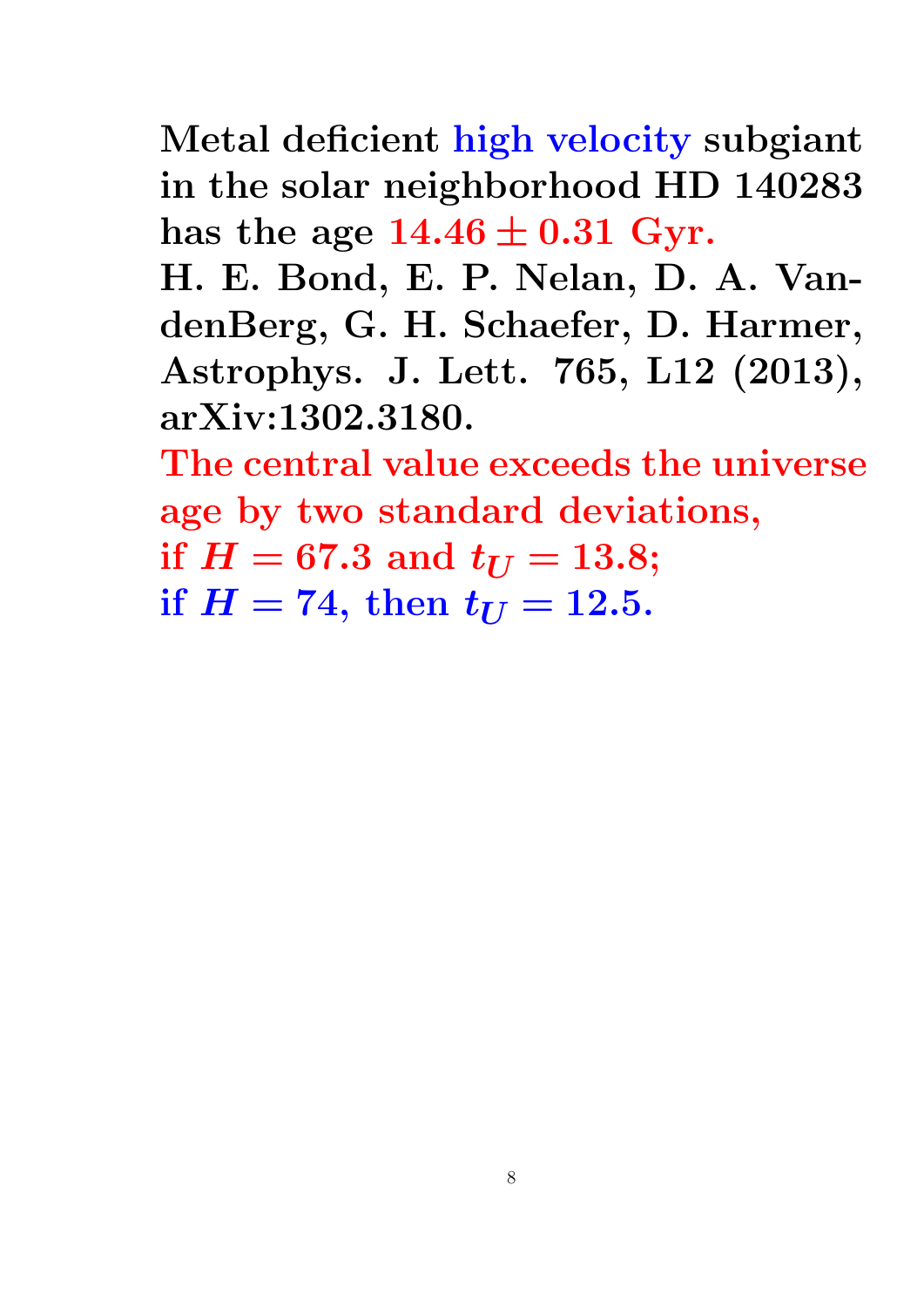High redshift distant objects.

Galaxies observed at high redshifts, with natural gravitational lens "telescopes". There is a galaxy at  $z \approx 9.6$ which was formed when the universe was approximately 0.5 Gyr old (W. Zheng, M. Postman, A. Zitrin, et al, "A highly magnified candidate for a young galaxy seen when the Universe was 500 Myrs old" arXiv:1204.2305).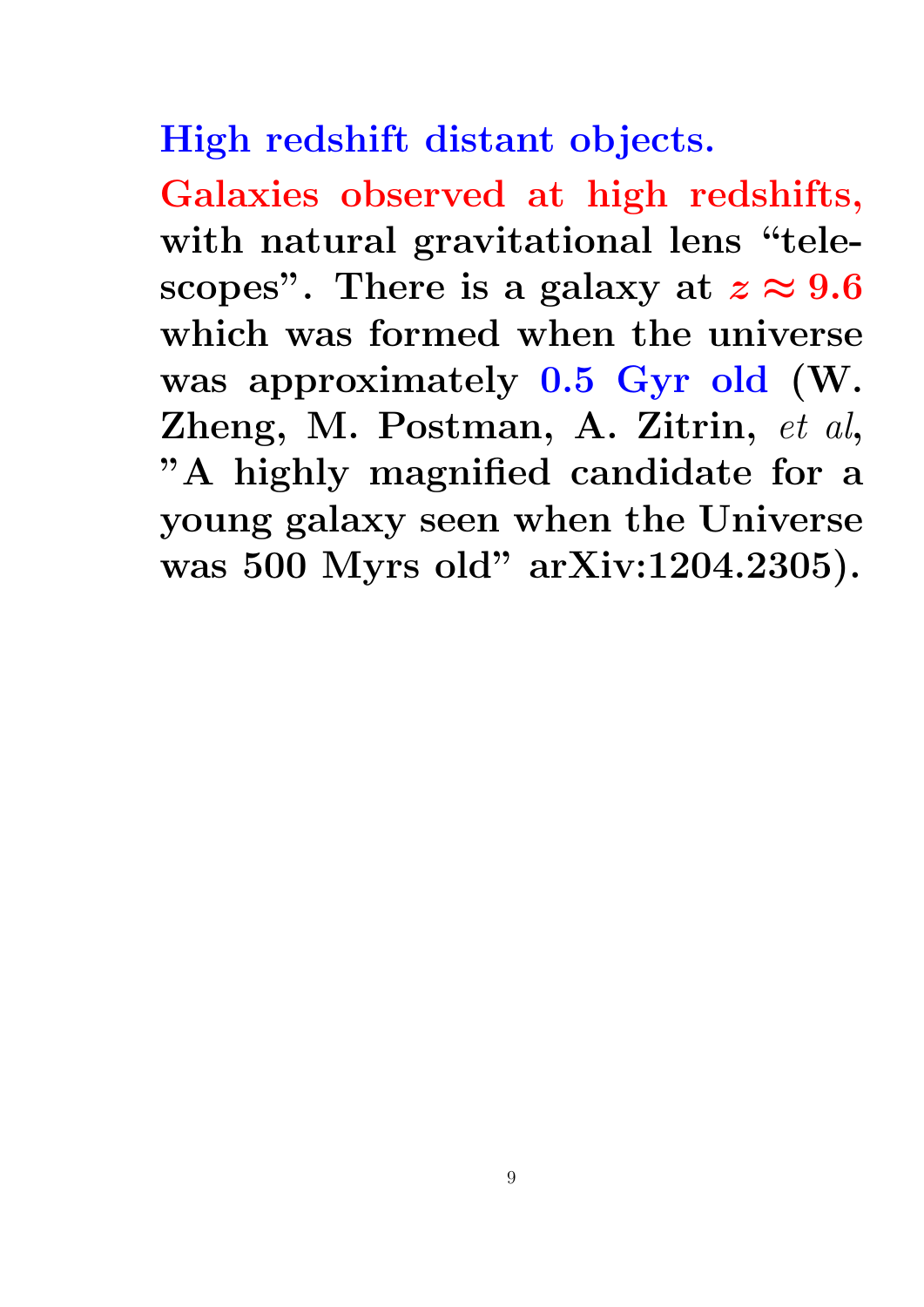Moreover a galaxy at  $z \approx 11$  has been observed which was formed eariler than the universe age was 0.41 Gyr (or even shorter with larger H).

D. Coe, A. Zitrin, M. Carrasco, et al "CLASH: Three Strongly Lensed Images of a Candidate  $z \sim 11$  Galaxy", Astrophys. J. 762 (2013) 32; e-Print: arXiv:1211.3663.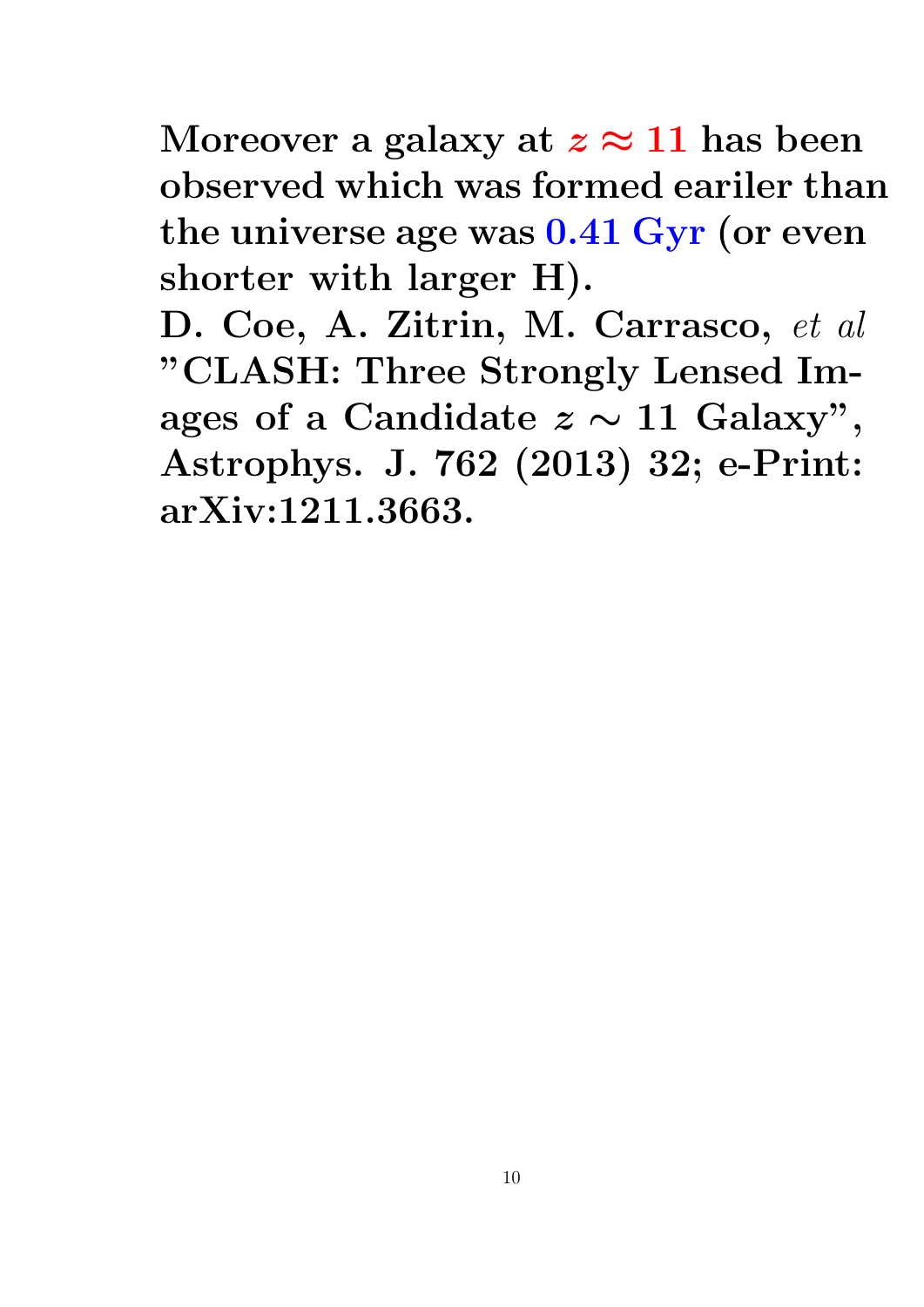Another example of early formed objects are quasars observed at high z. A quasar with maximum  $z = 7.085$ has been observed i.e. it was formed at  $t < 0.75$  Gyr. Its luminosity is  $6.3 \cdot 10^{13} L_{\odot}$  and mass  $2 \cdot 10^9 M_{\odot}$ . Daniel J. Mortlock, et al, " A luminous quasar at a redshift of  $z = 7.085"$ Nature 474 (2011) 616, arXiv:1106.6088 The quasars are supposed to be supermassive black holes (BH) and their formation in such short time looks problematic by conventional mechanisms.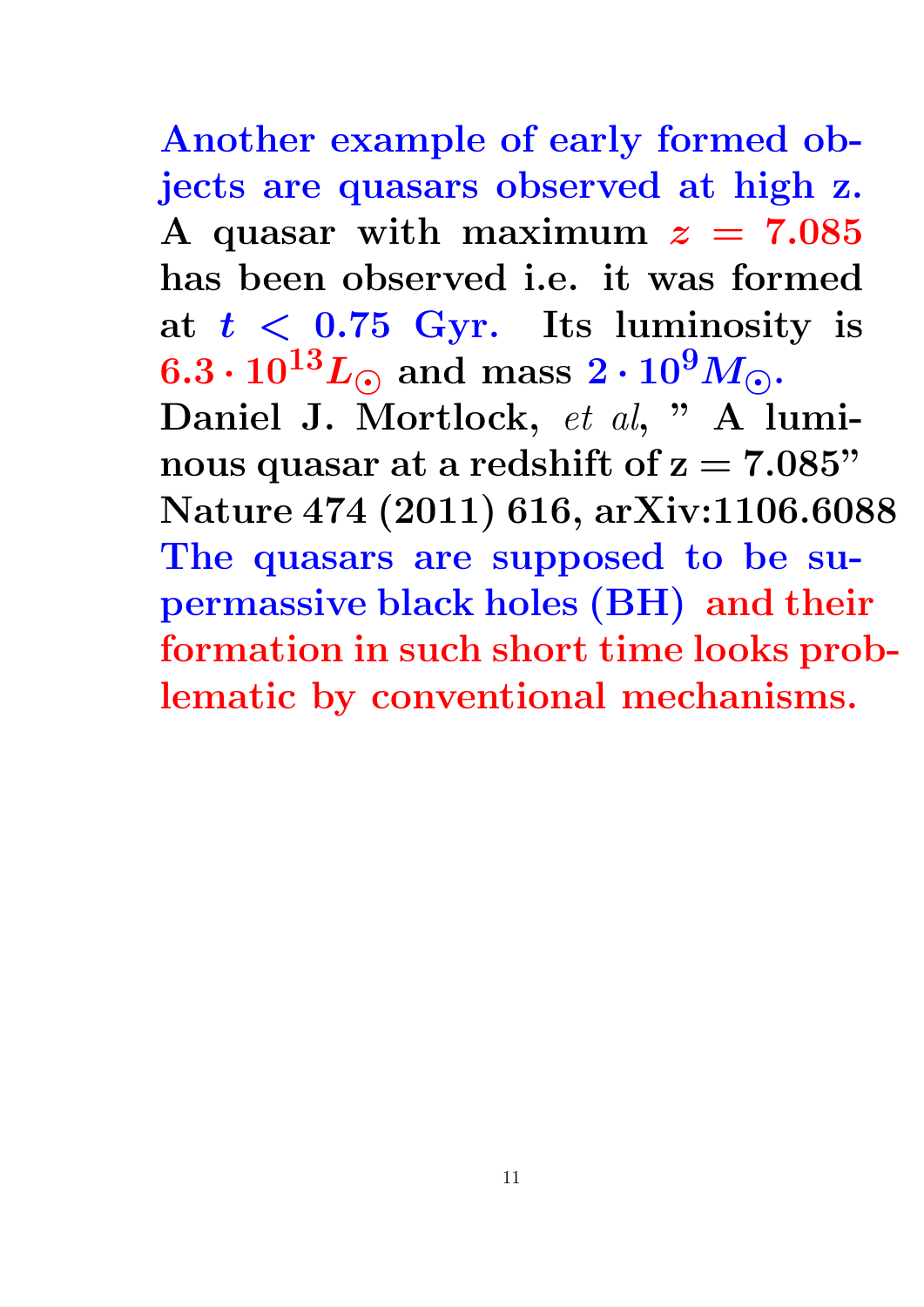"rapid emergence of high-z galaxies may actually be in conflict with current understanding of how they came to be. This problem is very reminiscent of the better known (and probably related) premature appearance of supermassive black holes at  $z \sim 6$ . It is difficult to understand how  $10^9 M_{\odot}$ black holes appeared so quickly after the big bang without invoking nonstandard accretion physics and the formation of massive seeds, both of which are not seen in the local Universe." F. Melia, "The Premature Formation of High Redshift Galaxies", 1403.0908.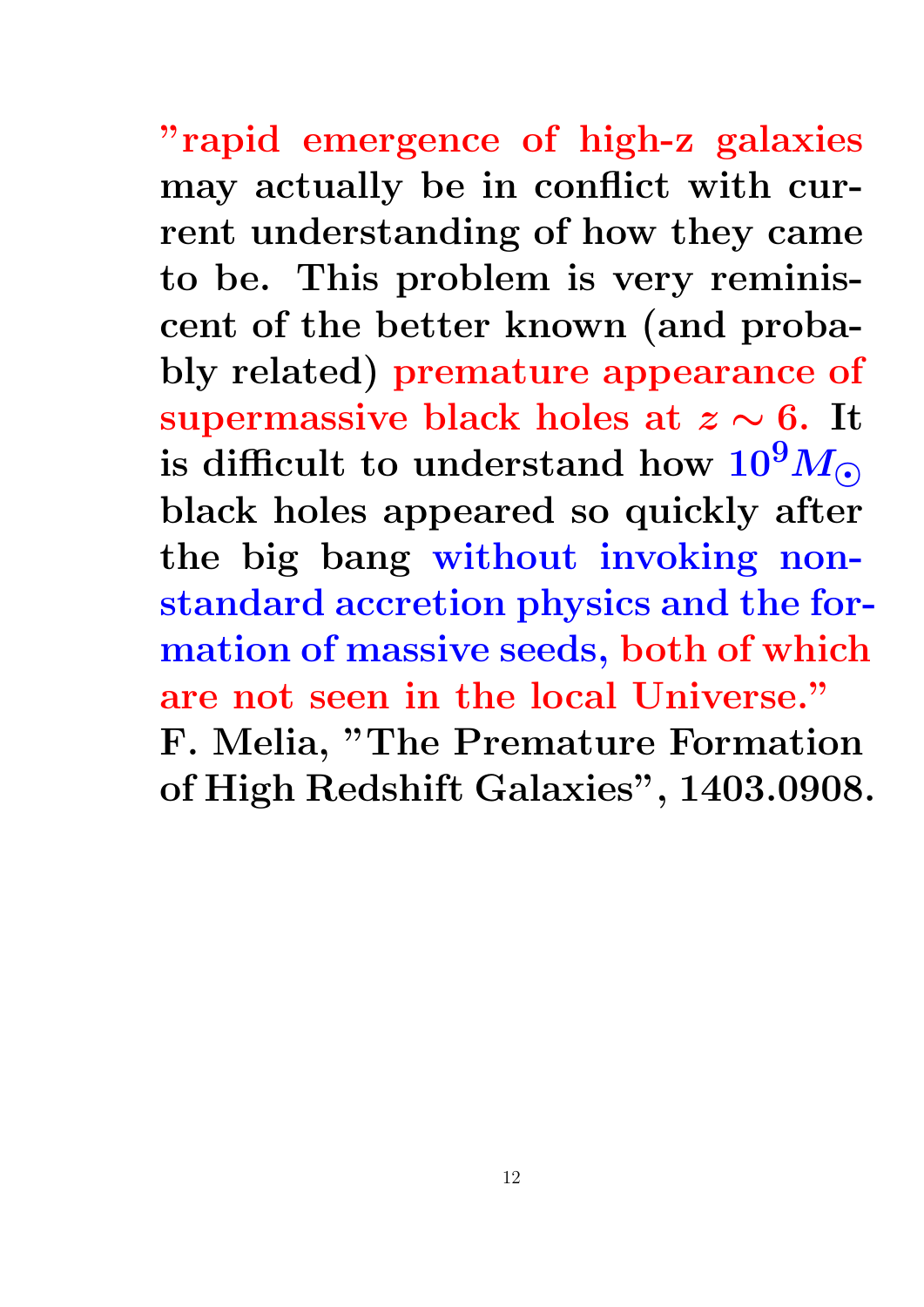Very recently: "An ultraluminous quasar with a twelve billion solar mass black hole at redshift 6.30". Xue-BingWu et al, Nature 518, 512 (2015) About 40 quasars with  $z > 6$  are known, each quasar containing BH with  $M \sim 10^9 M_{\odot}$ . Such black holes, when the Universe was less than one billion years old, present substantial challenges to theories of the formation and growth of black holes and the coevolution of black holes and galaxies. Now we have  $10^{10}$ M $\odot$  !!!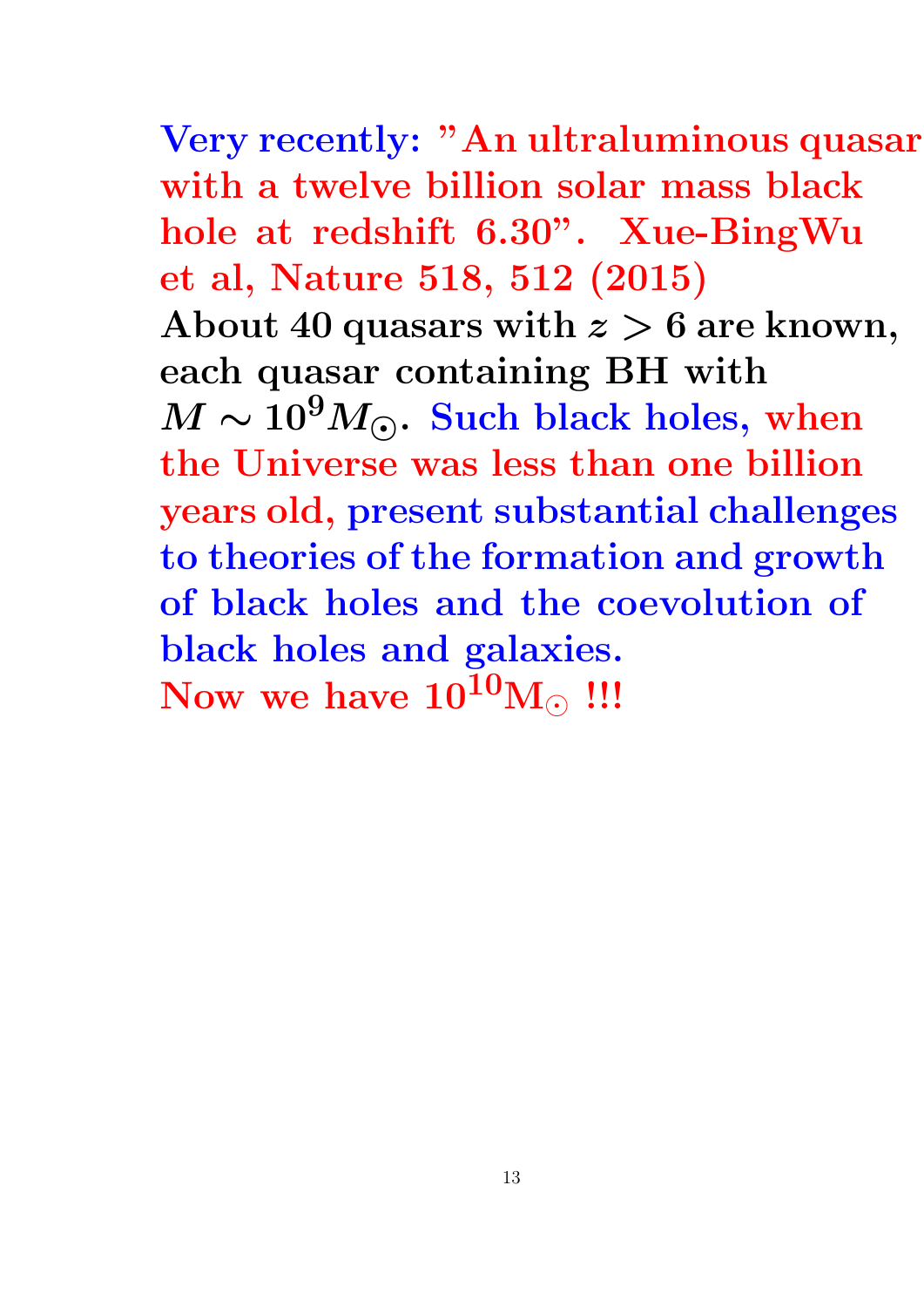## THE MOST LUMINOUS GALAXIES DISCOVERED BY WISE,

Chao-Wei Tsai, P.R.M. Eisenhardt et al, arXiv:1410.1751, 8 Apr 2015.

 $L = 3 \cdot 10^{14} L_{\odot}$ ; age ~ 1.3 Gyr. The galactic seeds, or embryonic black holes, might be bigger than thought possible. P. Eisenhardt: "How do you get an elephant? One way is start with a baby elephant." The BH was already billions of  $M_{\odot}$ , when our universe was only a tenth of its present age of 13.8 billion years.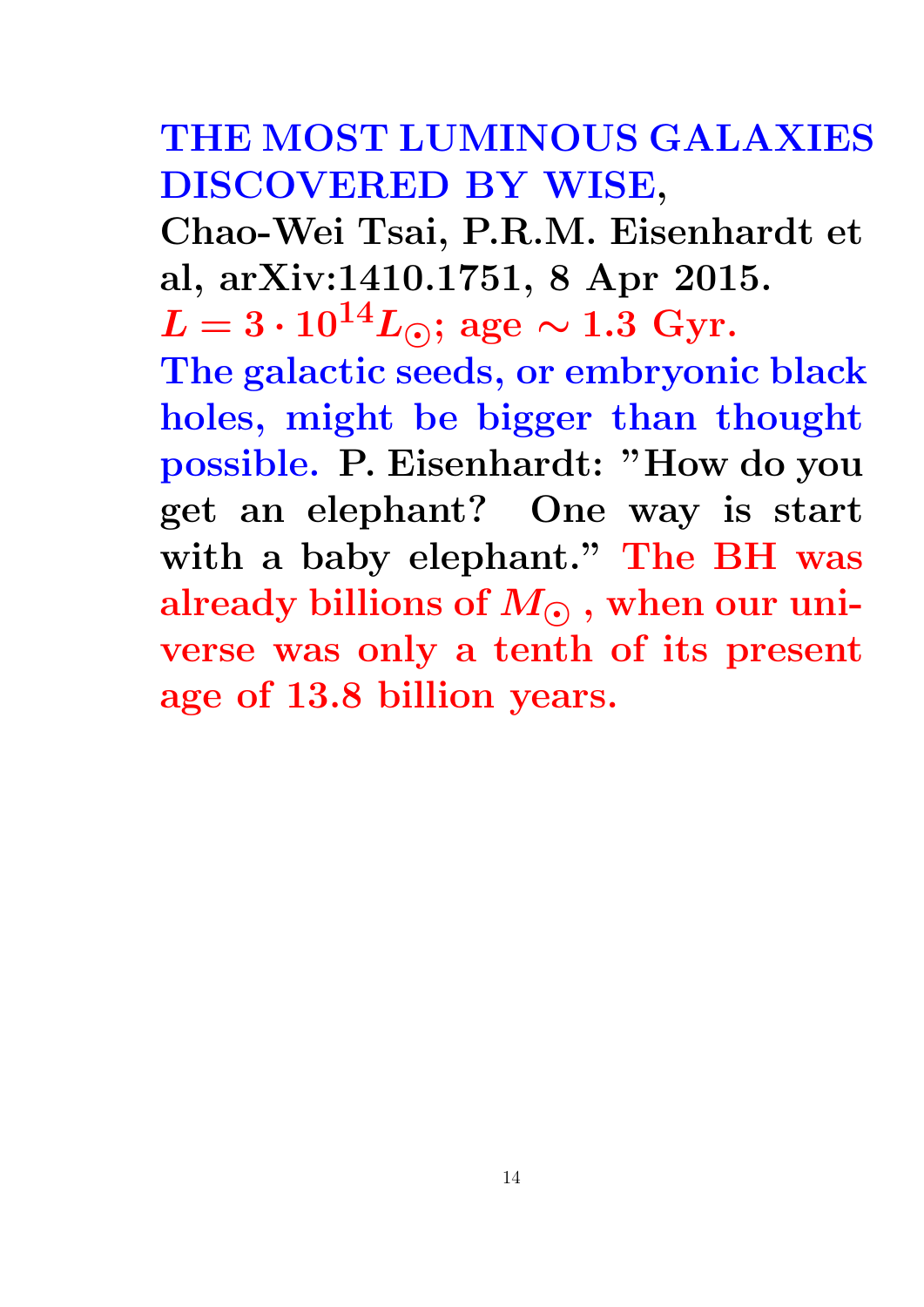"Quasar quartet embedded in giant nebula reveals rare massive structure in distant universe", J.F. Hennawi et al, Science 15 May 2015, 348 p. 779, discovered in a survey for Lyman- emission at redshift  $z \approx 2$ .

Quasars are rare objects separated by cosmological distances, so the chance of finding a quadruple quasar is  $\sim 10^{-7}.$ It implies that the most massive structures in the distant universe have a tremendous supply ( $\sim 10^{11} M_{\odot}$ ) of cool dense  $(n \approx 1/\text{cm}^3)$  gas, in conflict with current cosmological simulations.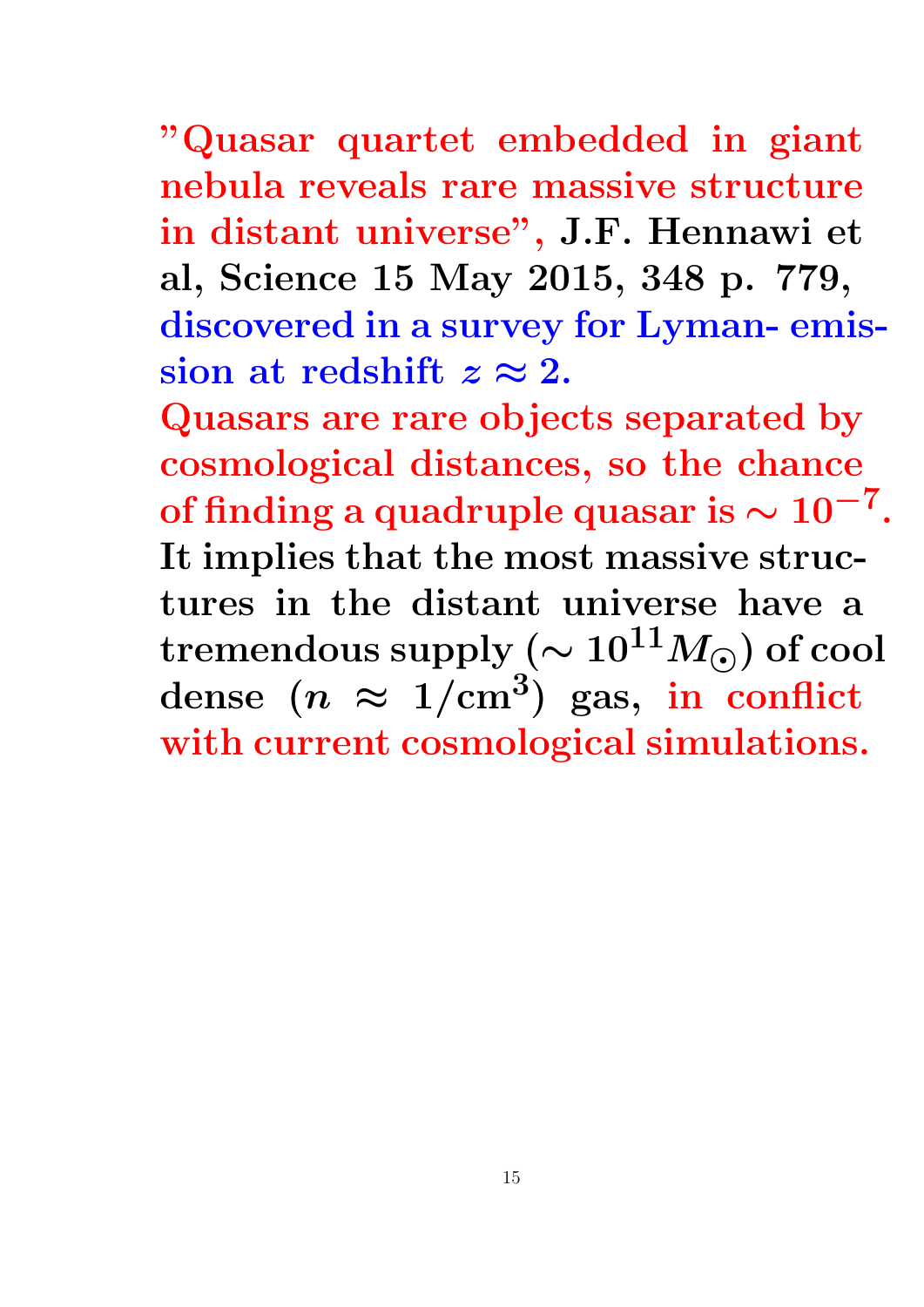Back to the present days: it seems that every large galaxy and some smaller ones contain a central supermassive BH whose masses are larger than  $10^9 M_{\odot}$  in giant elliptical and compact lenticular galaxies and  $\sim 10^6 M_{\odot}$  in spiral galaxies like Milky Way.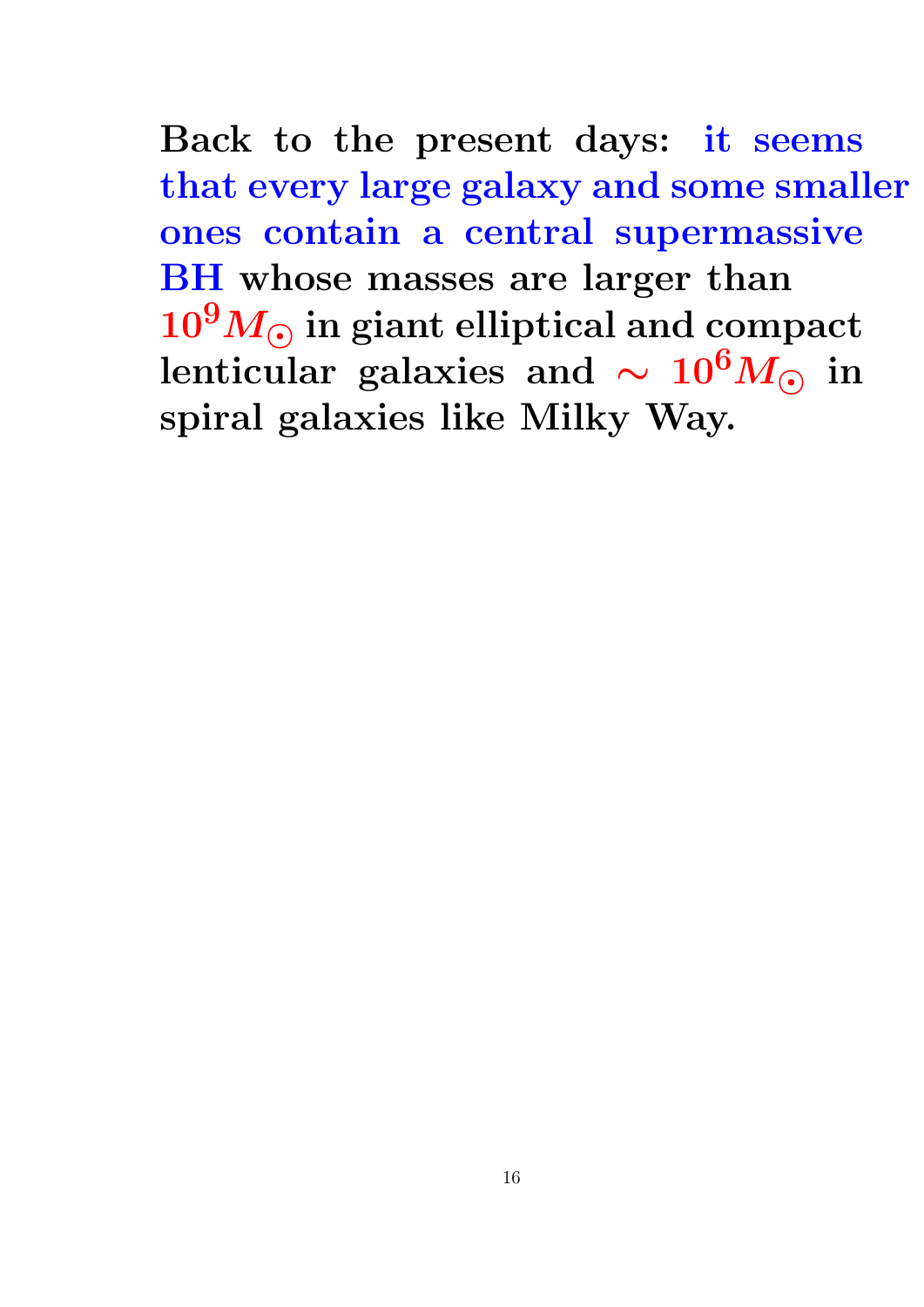The mass of BH is typically 0.1% of the mass of the stellar bulge of galaxy but some galaxies may have huge BH: e.g. NGC 1277 has the central BH of  $1.7 \times 10^{10} M_{\odot}$ , or 60% of its bulge mass. This fact creates serious problems for the standard scenario of formation of central supermassive BHs by accretion of matter in the central part of a galaxy. An inverted picture looks more plausible, when first a supermassive black hole was formed and attracted matter serving as seed for subsequent galaxy formation.

Bosch et al, Nature 491 (2012) 729.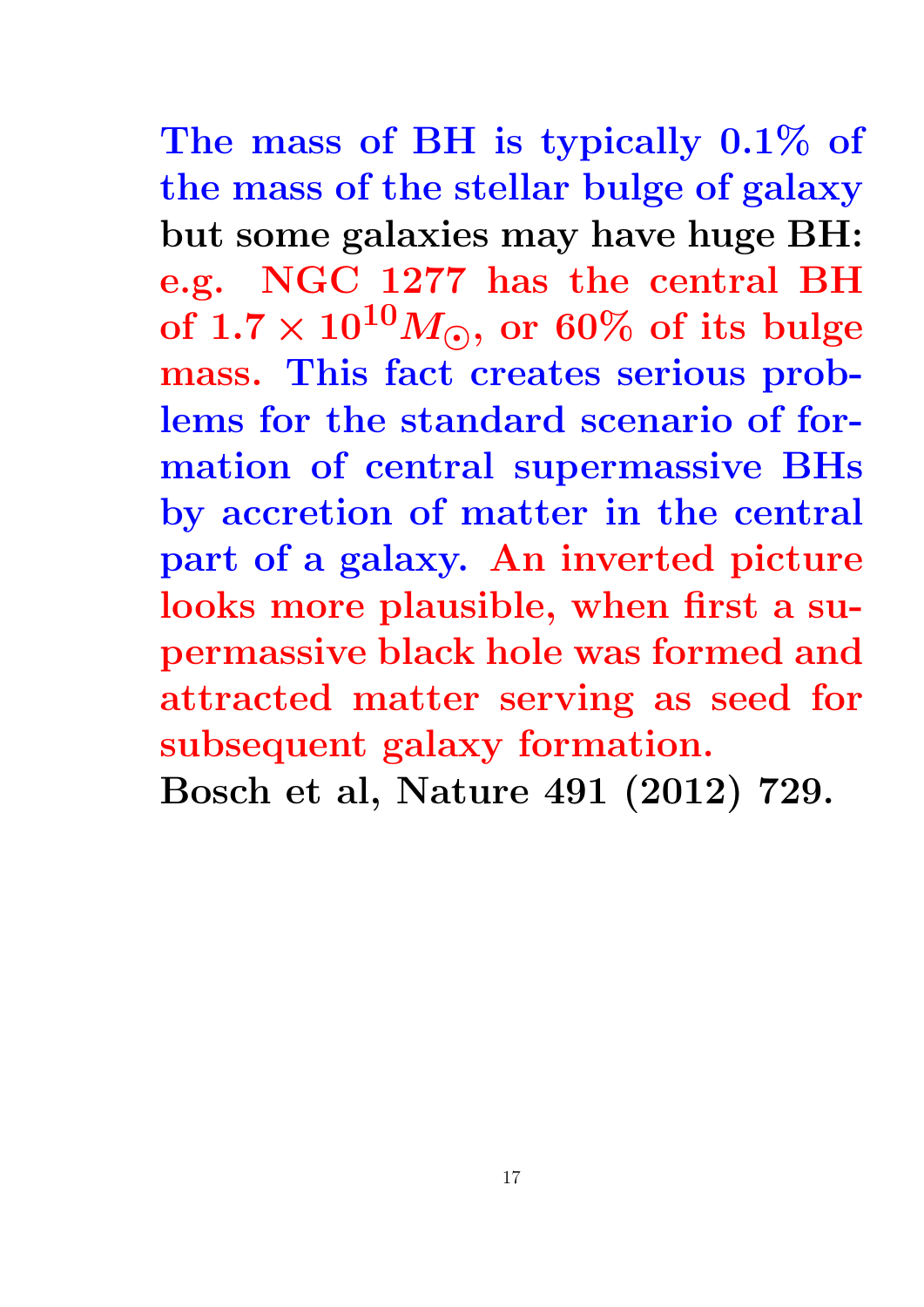More examples: F. Khan, K. Holley-Bockelmann, P. Berczik arXiv:1405.6425. Although supermassive black holes correlate well with their host galaxies, there is an emerging view that outliers exist. Henize 2-10, NGC 4889, and NGC1277 are examples of SMBHs at least an order of magnitude more massive than their host galaxy suggests. The dynamical effects of such ultramassive central black holes is unclear.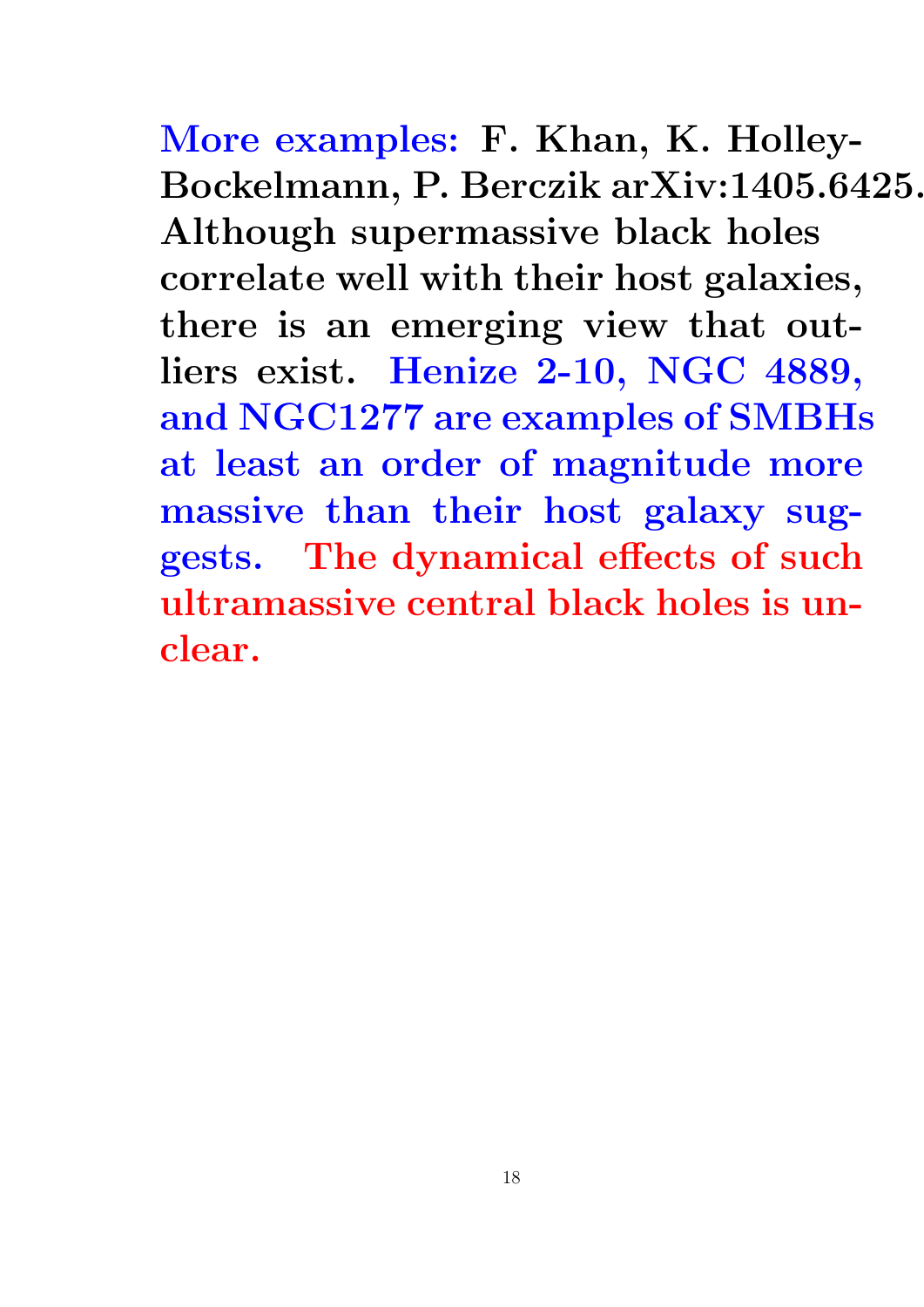### Early SN are needed:

The medium around the observed early quasars contains considerable amount of "metals" (elements heavier than He). According to the standard picture, only elements up to  ${}^{4}$ He and traces of Li, Be, B were formed in the early universe by BBN, while heavier elements were created by stellar nucleosynthesis and dispersed in the interstellar space by supernova explosions. If so, prior to QSO creation a rapid star formation should take place. These stars produced plenty of supernovae which enriched interstellar space by metals.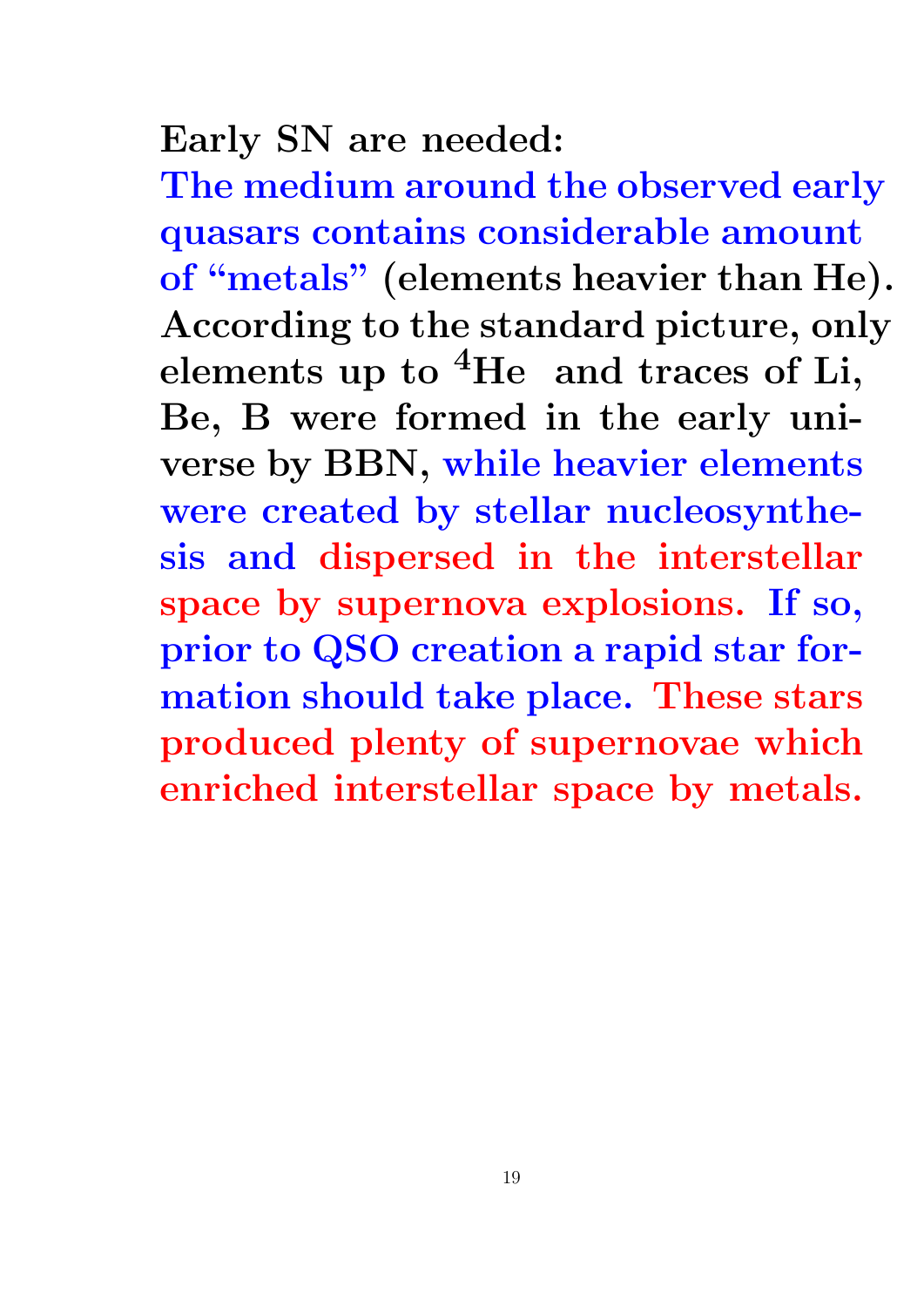Observations of high redshift gamma ray bursters (GBR) also indicate a high abundance of supernova at large redshifts. The highest redshift of the observed GBR is 9.4 and there are a few more GBRs with smaller but still high redshifts. The necessary star formation rate for explanation of these early GBRs is at odds with the canonical star formation theory.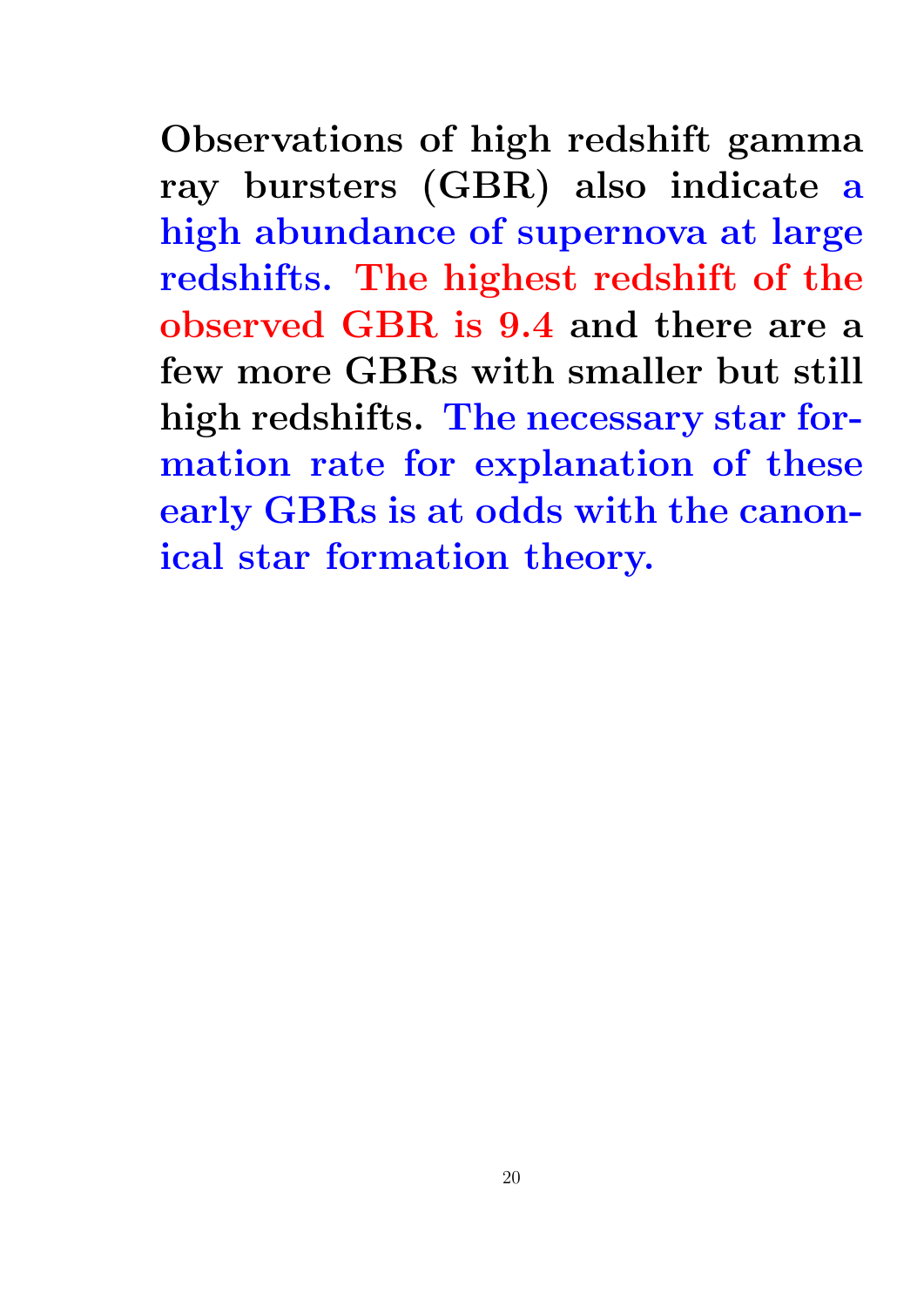A recent discovery of an ultra-compact dwarf galaxy older than 10 Gyr, enriched with metals, and probably with a massive black in its center seems to be at odds with the standard model J. Strader, et al Astrophys. J. Lett. 775, L6 (2013), arXiv:1307.7707. The dynamical mass is  $2 \times 10^8 M_{\odot}$  and  $R \sim 24$  pc - very high density. Chandra: variable central X-ray source with  $L_X \sim 10^{38}$  erg/s, which may be an AGN associated with a massive black hole or a low-mass X-ray binary.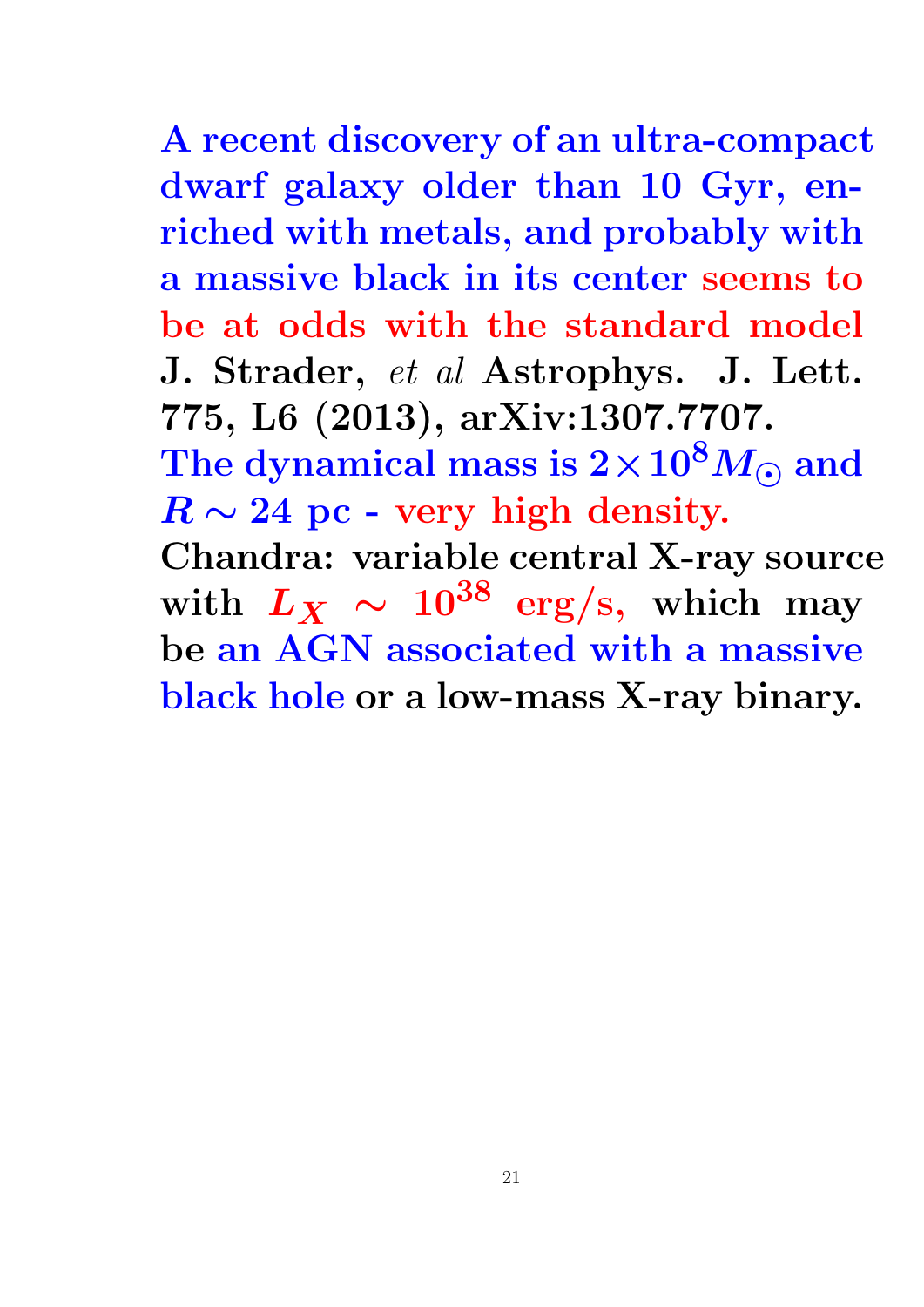Model of early formation of compact stellar-like objects and heavy PBH (AD, J.Silk, 1993;

AD, M.Kawasaki, N.Kevlishvili, 2009). Modified Affleck-Dine scenario of baryogenesis where the general renormalizable coupling of the scalar baryon,  $\chi$ , to the inflaton field, Φ, is introduced:

 $U(\chi, \Phi) = U_{\chi}(\chi) + U_{\Phi}(\Phi) + U_{\text{int}}(\chi, \Phi).$ 

Here  $U_{\Phi}(\Phi)$  is the inflaton potential,  $U_{\chi}(\chi)$  is the quartic Affleck-Dine potential, which generically has some flat directions (valleys).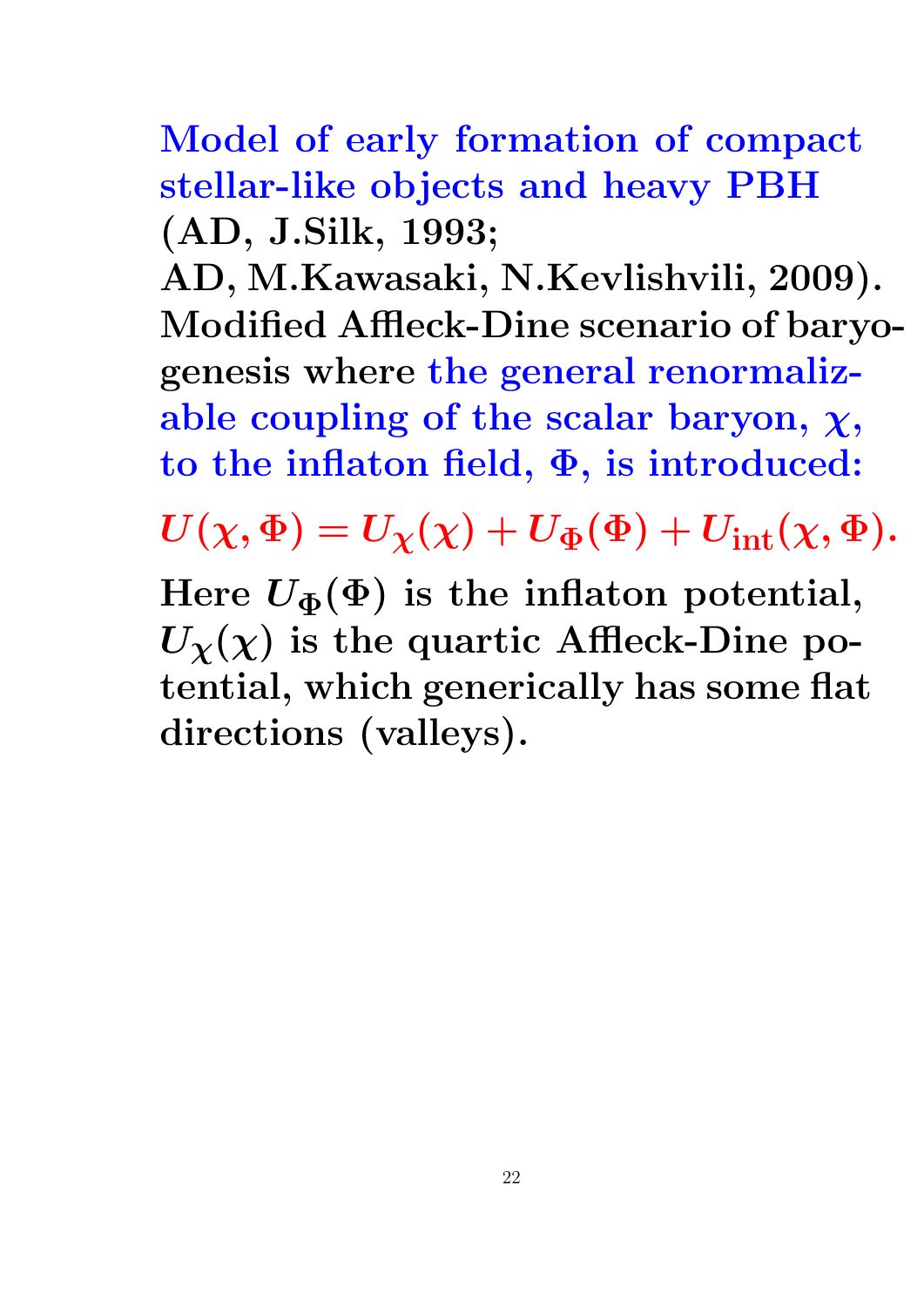Classical AD-scenario: field  $\chi$  acquires a large expectation value along a flat direction, e.g. during inflation and evolves down later, when  $m_{\chi} > H$ . The potential:

 $U_\chi(\chi)=[m_\chi^2\chi^2+\lambda_\chi(\chi^4+|\chi|^4]+h.c.$ If flat directions in quadratic and quartic parts of the potential do not coincide, then at the approach to the minimum  $\chi$  starts to "rotate". Rotation means that  $\chi$  gets (a large) average baryonic number.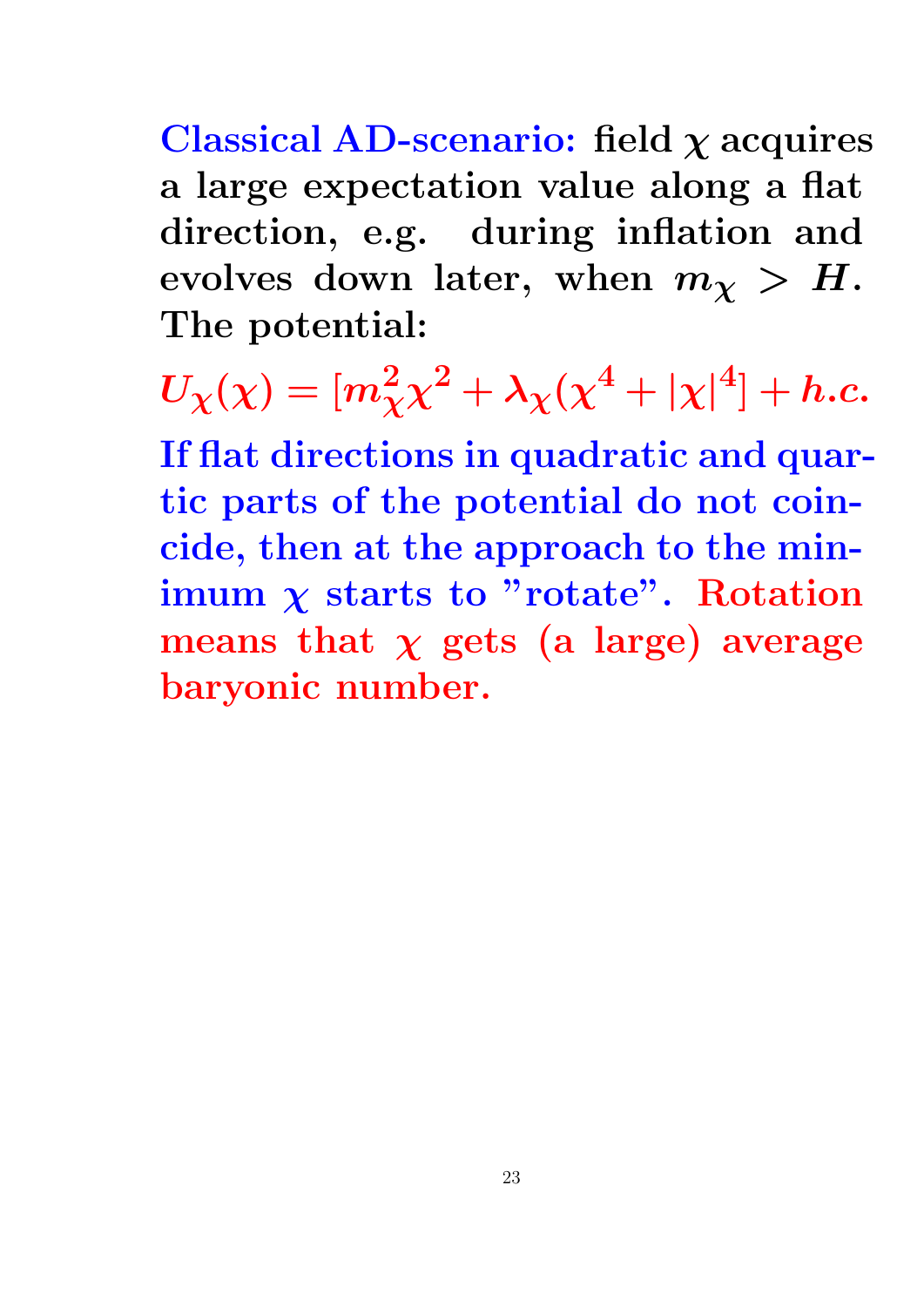#### Coleman-Weinberg correction:  $\delta U_\chi(\chi) = \lambda_2 |\chi|^4 \ln$  $|x|^2$  $\boldsymbol{\sigma^2}$ .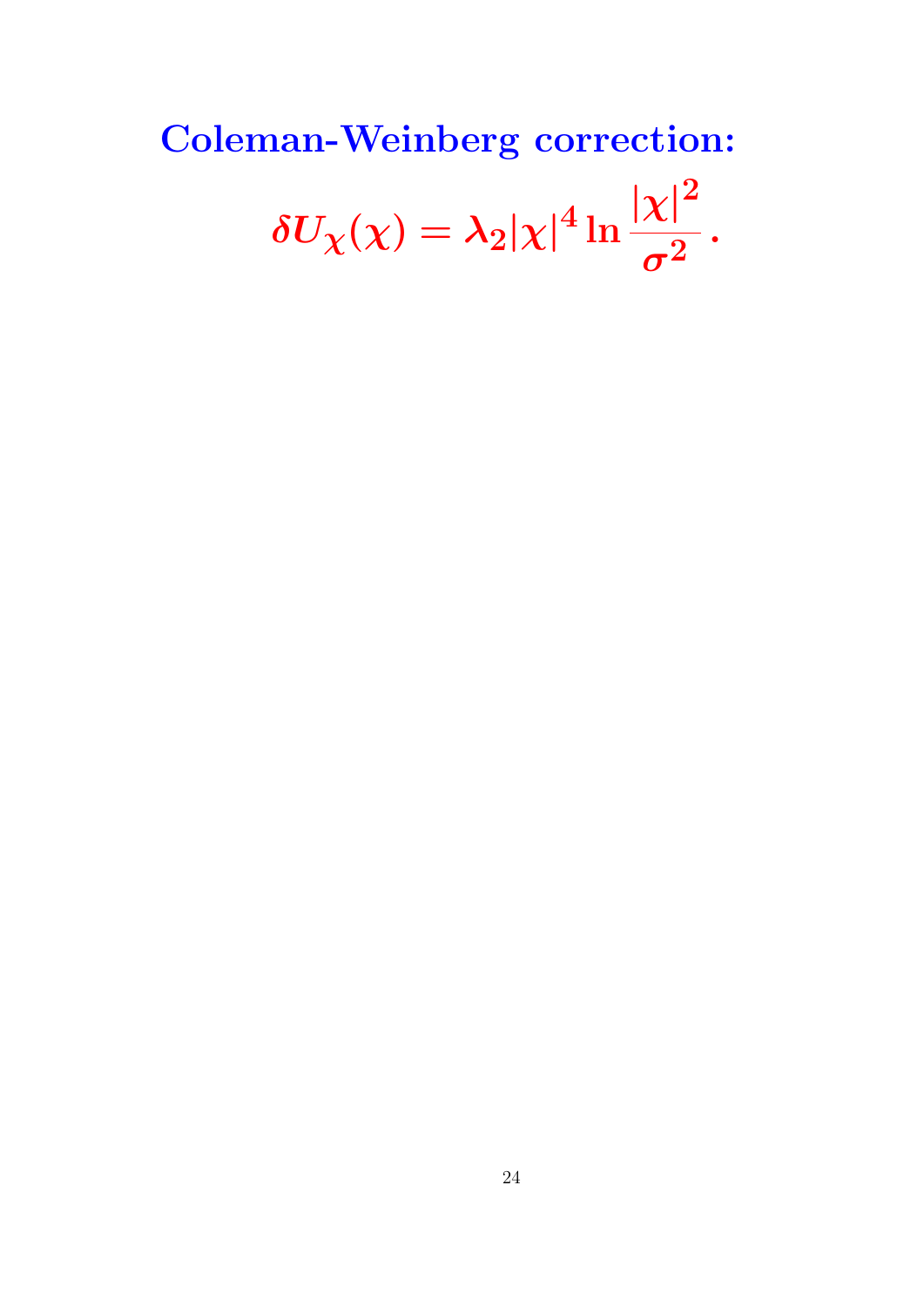The additional interaction term is:

 $U_{\mathrm{int}}(\chi,\Phi)=\lambda_{1}|\chi|^{2}\left(\Phi-\Phi_{1}\right)^{2},$ 

where  $\Phi_1$  is some value of the inflaton field which it passes during inflation and  $\lambda_1$  is a constant.

This terms acts as a positive timedependent mass and thus gates to the valleys are open only when  $\Phi$  is near  $\Phi_1$ . So there is a chance for  $\chi$  to reach a high value and to create a large baryon asymmetry.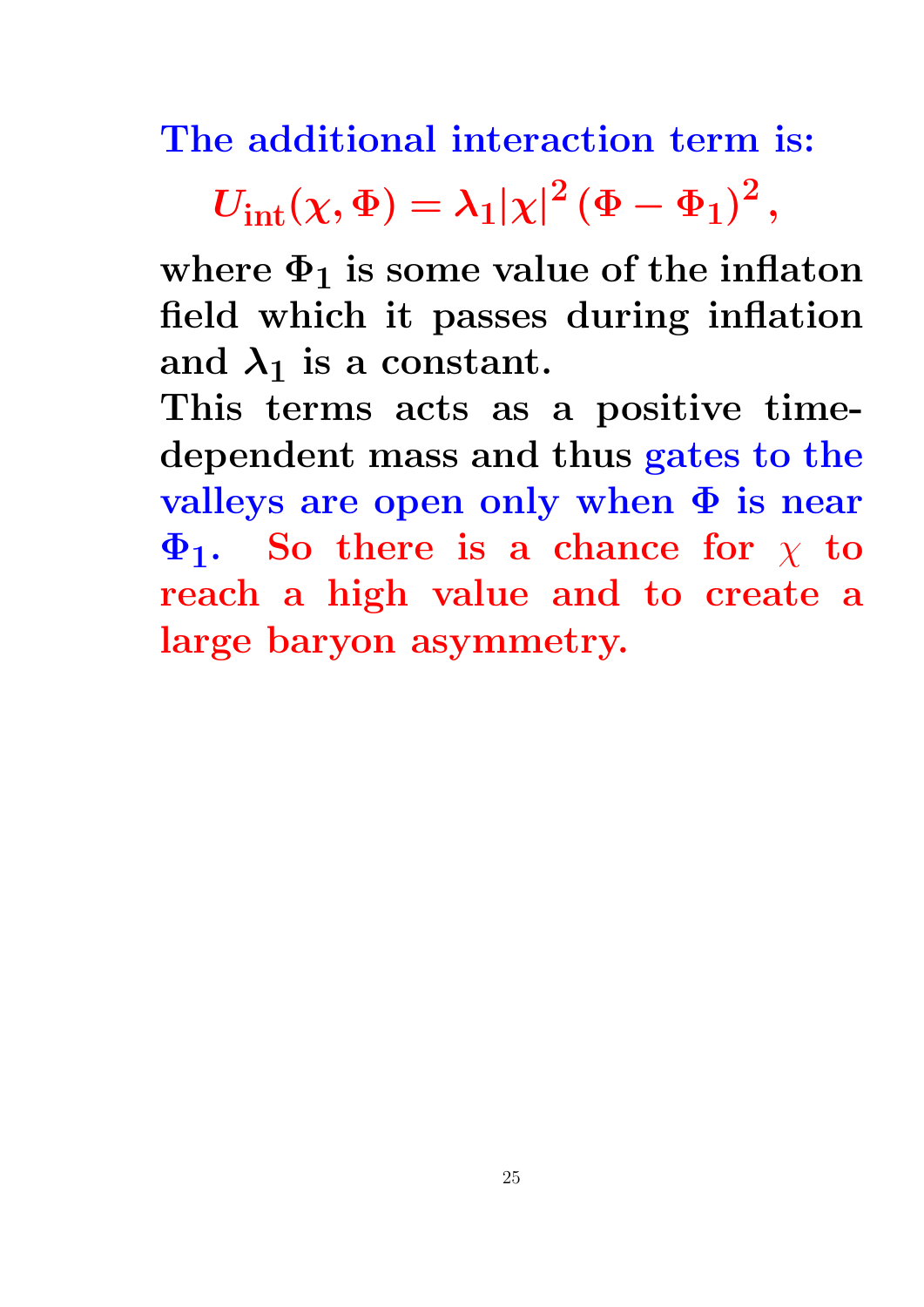The probability for  $\chi$  to reach high value is low, so in most of space baryogenesis creates normal tiny baryon asymmetry, but in some bubbles which occupy a small fraction of the whole volume, baryon asymmetry may be huge.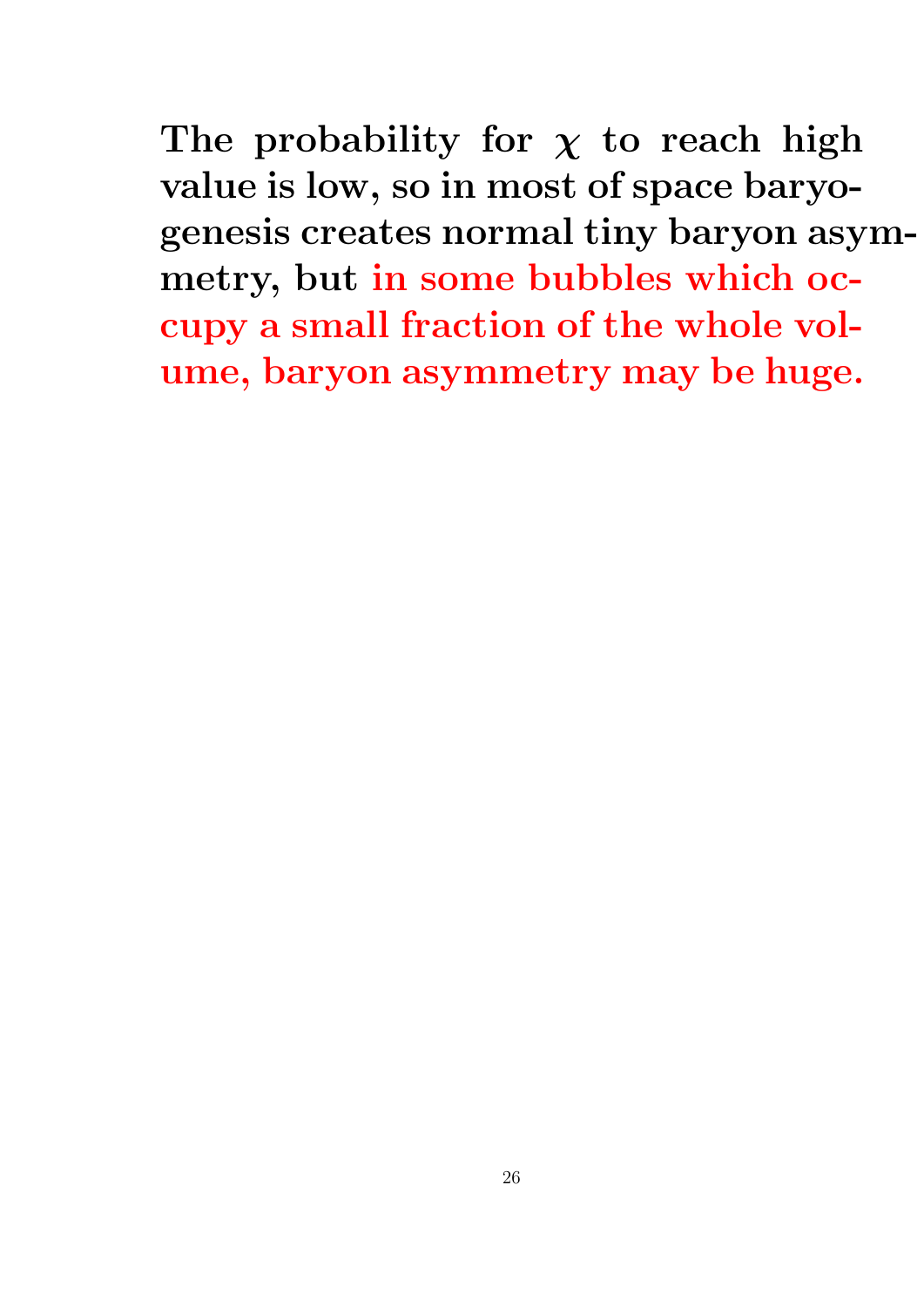

Behavior of  $U_\chi(\chi)$  for different values of  $m^2_{eff}(t).$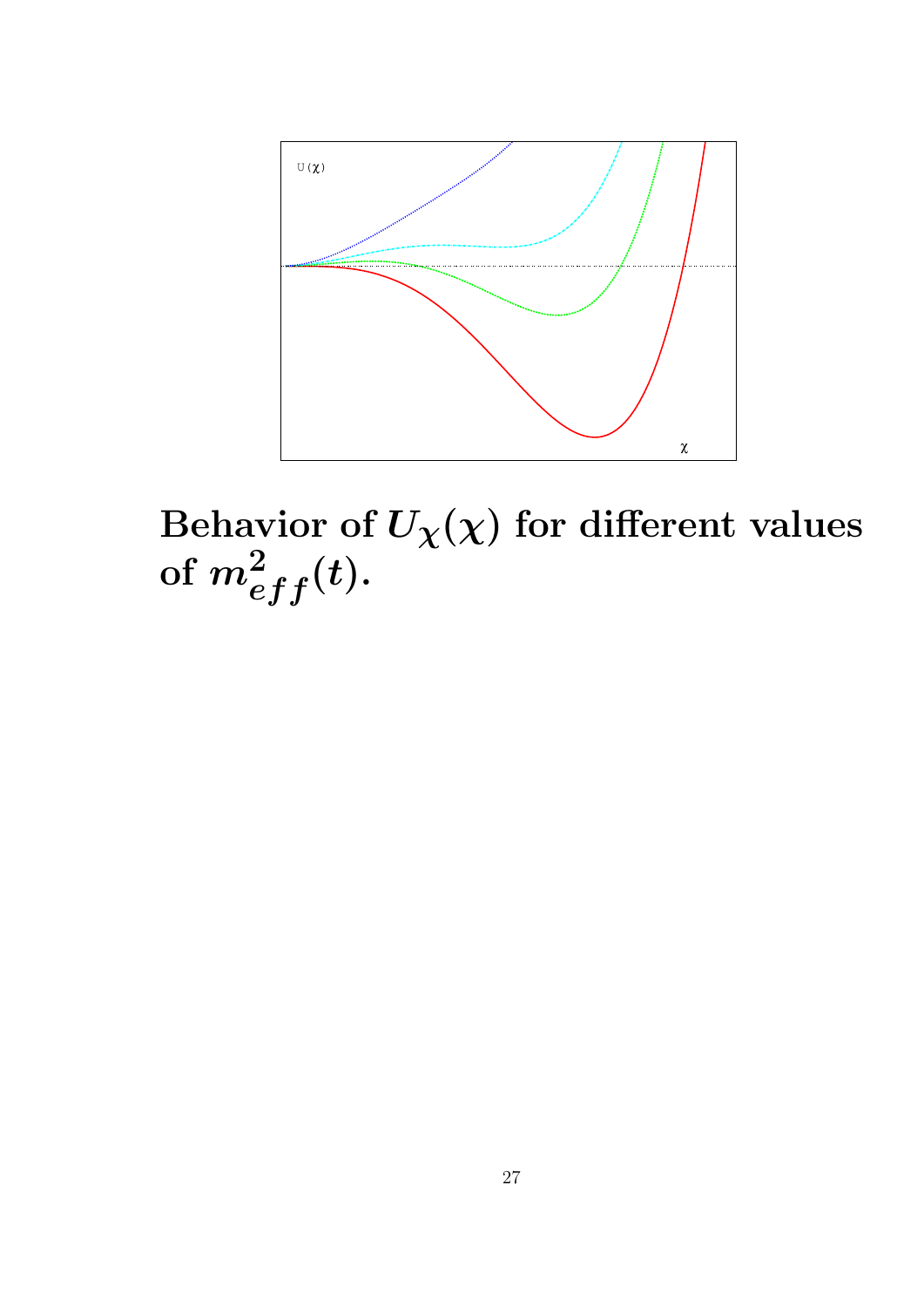Evolution of  $|\chi|$  in time.

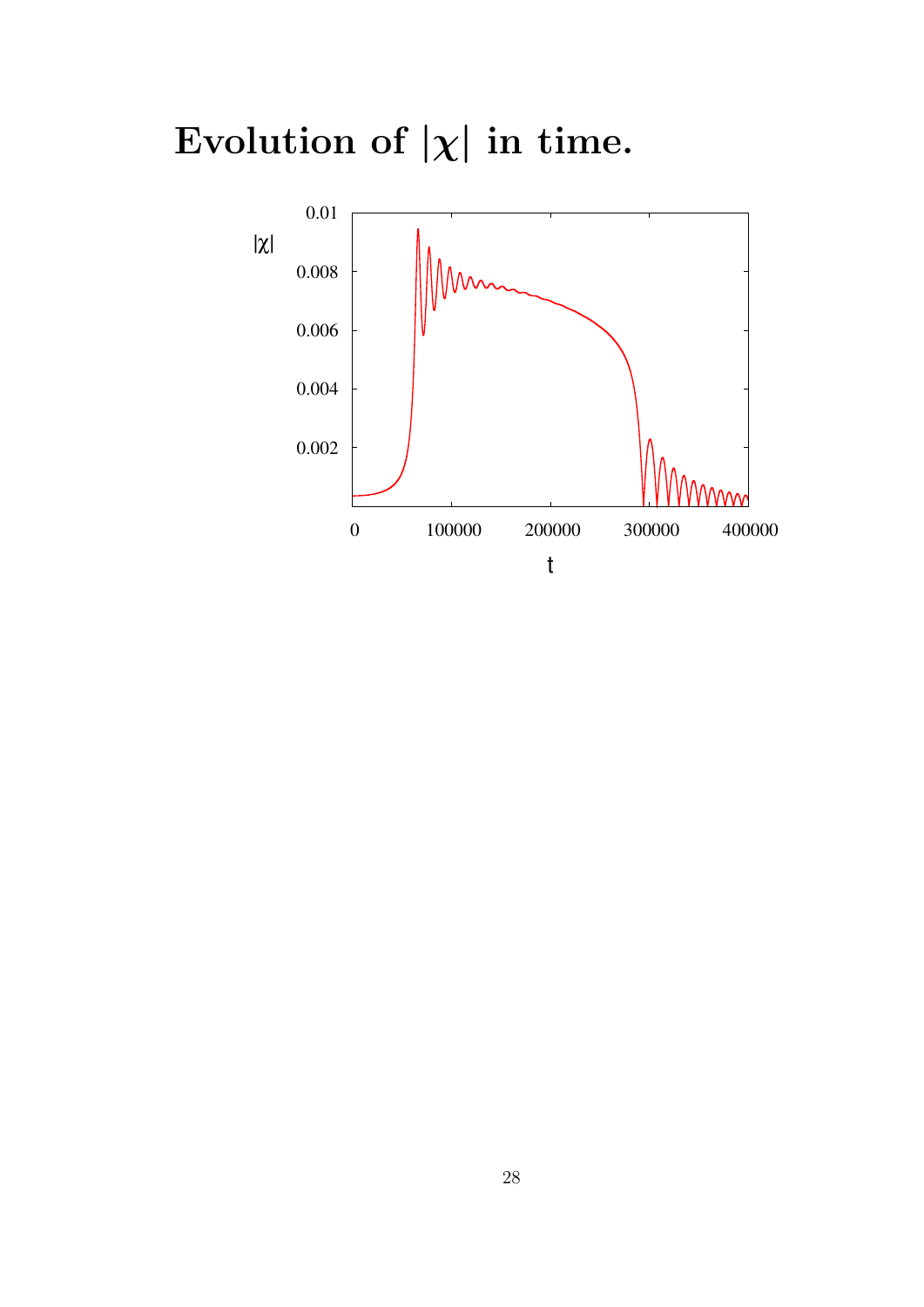After the QCD phase transition, the contrast in baryonic charge density transformed into perturbations of the energy/mass density andthe bubbles with high B formed PBH's or compact stellarlike objects. The mass distribution of these high-B bubbles has practically model independent form:

$$
\frac{dN}{dM} = C_M \exp\left[-\gamma \, \ln^2 \frac{(M-M_1)^2}{M_0^2}\right].
$$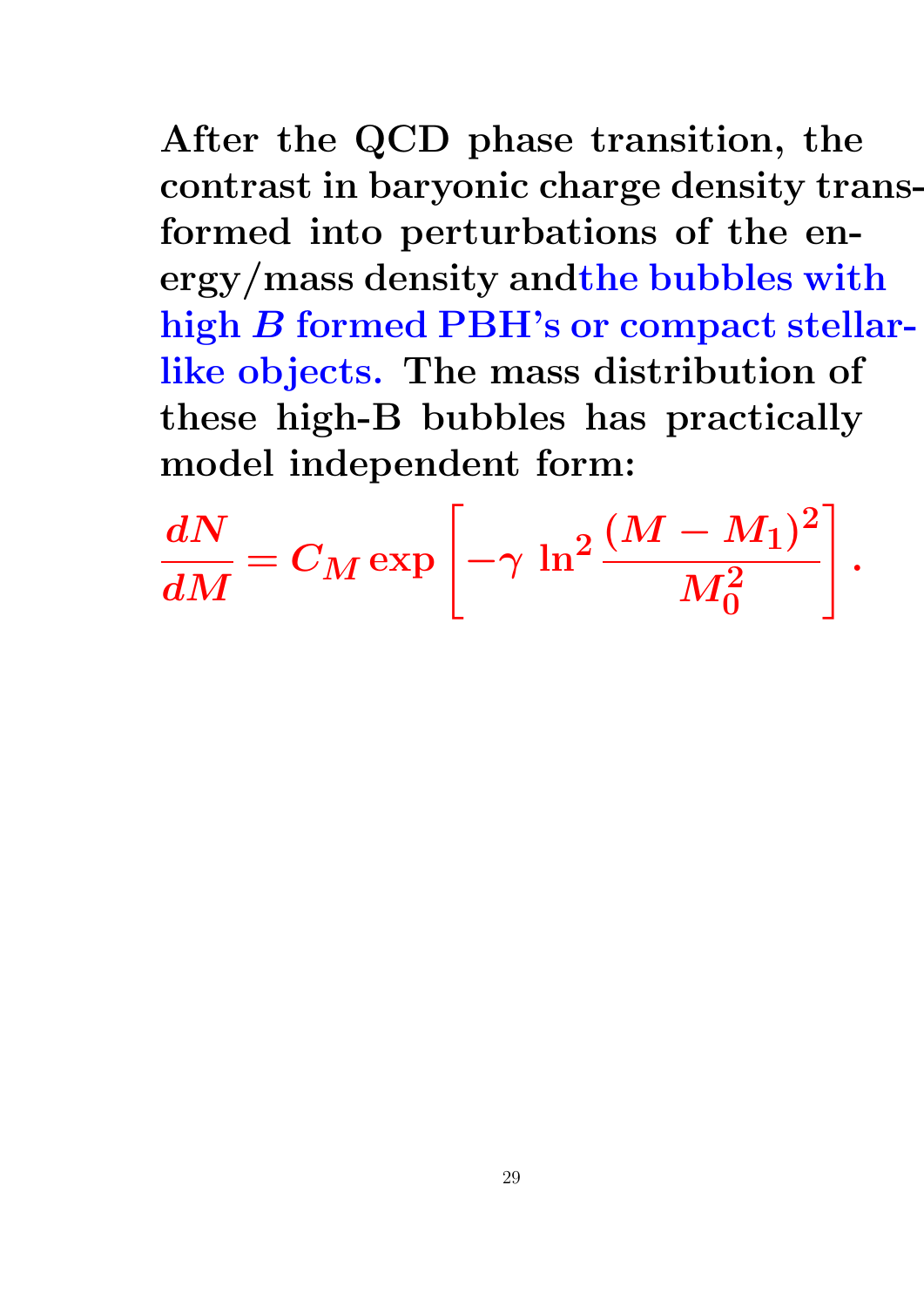The values of the parameters can be adjusted in such a way that superheavy BHs formed at the tail of this distribution would be abundant enough to be present in every large galaxy and in some small ones.

Moreover such heavy PBHs could be seeds for the galaxy formation.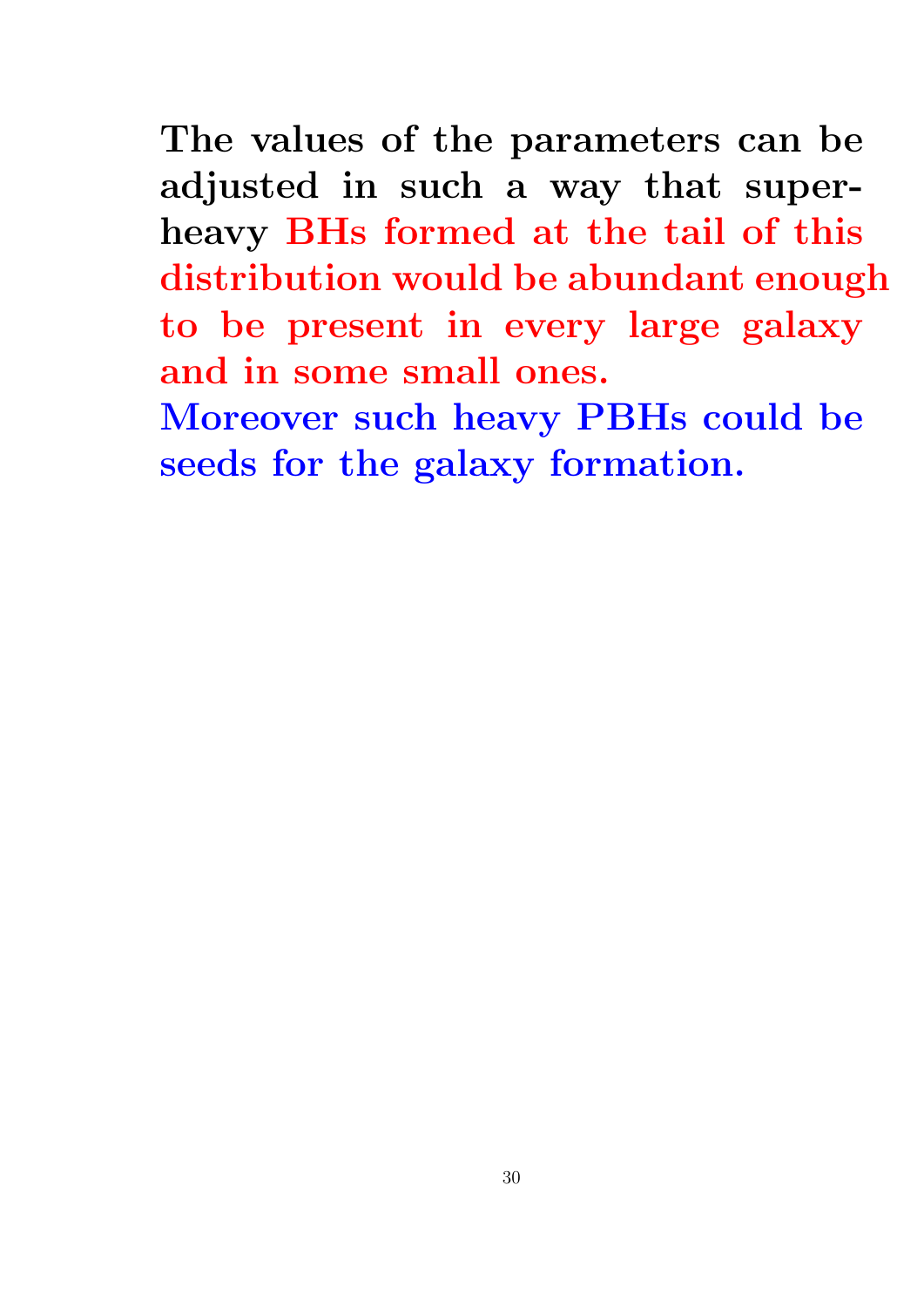This mass distribution naturally explains some features of stellar mass black holes in the Galaxy. It was found that their masses are concentrated in narrow range  $(7.8{\pm}1.2)M_{\odot}$  (1006.2834) This result agrees with another paper where a peak around  $8M_{\odot}$ , a paucity of sources with masses below  $5M_{\odot}$ , and a sharp drop-off above  $10M_{\odot}$  are observed, arXiv:1205.1805. These features are not explained in the standard model.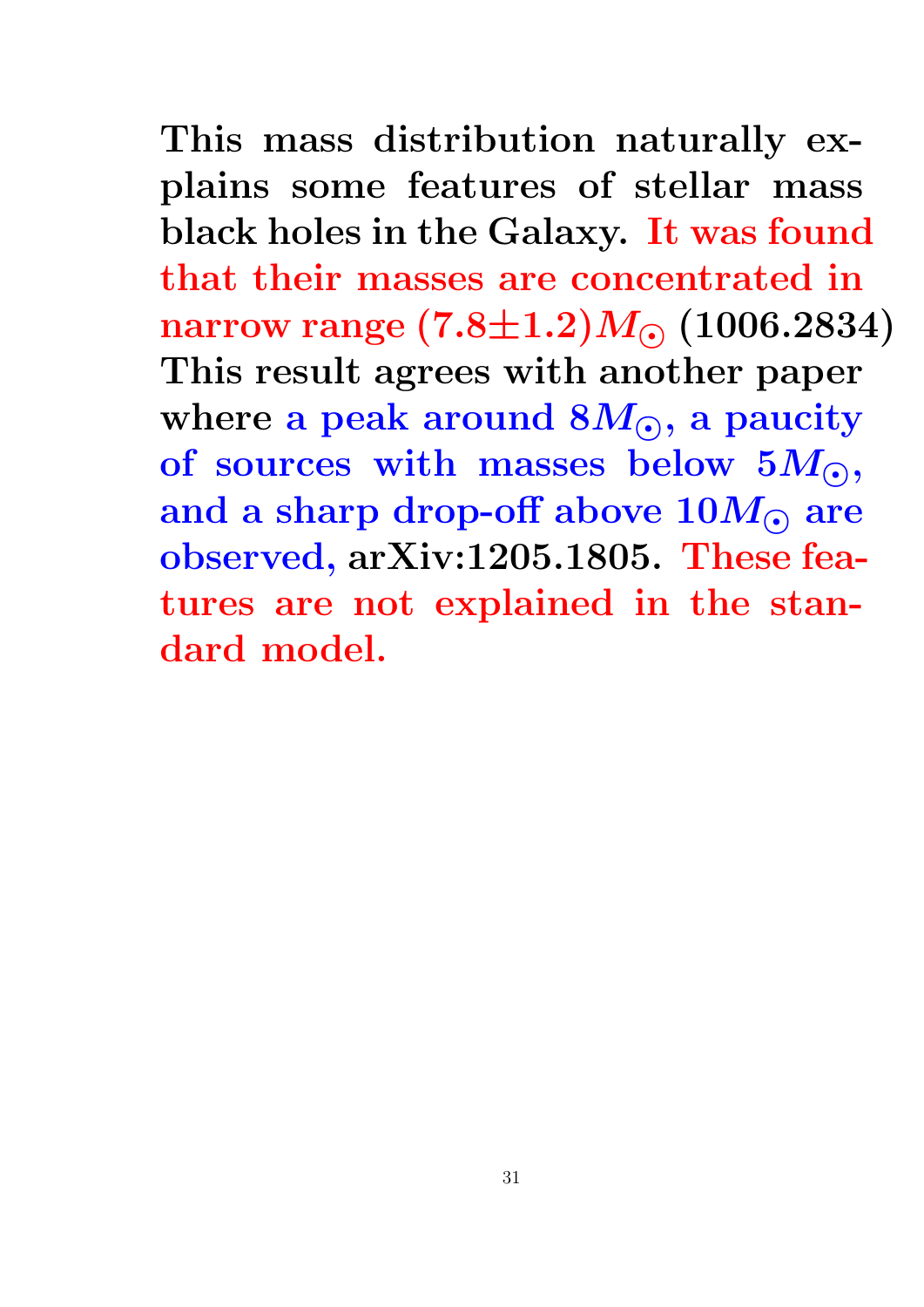A modifications of  $U_{int}$  leads to a more interesting spectrum of the early formed stellar type objects, e.g., if:

 $U_{\mathrm{int}} = \lambda_1 |\chi|^2 \left(\Phi-\Phi_1\right)^2 \left(\Phi-\Phi_2\right)^2,$ 

we come to a two-peak mass distribution of the PBHs and compact stars, which is probably observed, but not explained up to now.

ArXive: 1011.1459: "sample of black hole masses provides strong evidence of a gap between the maximum neutron star mass and the lower bound on black hole masses."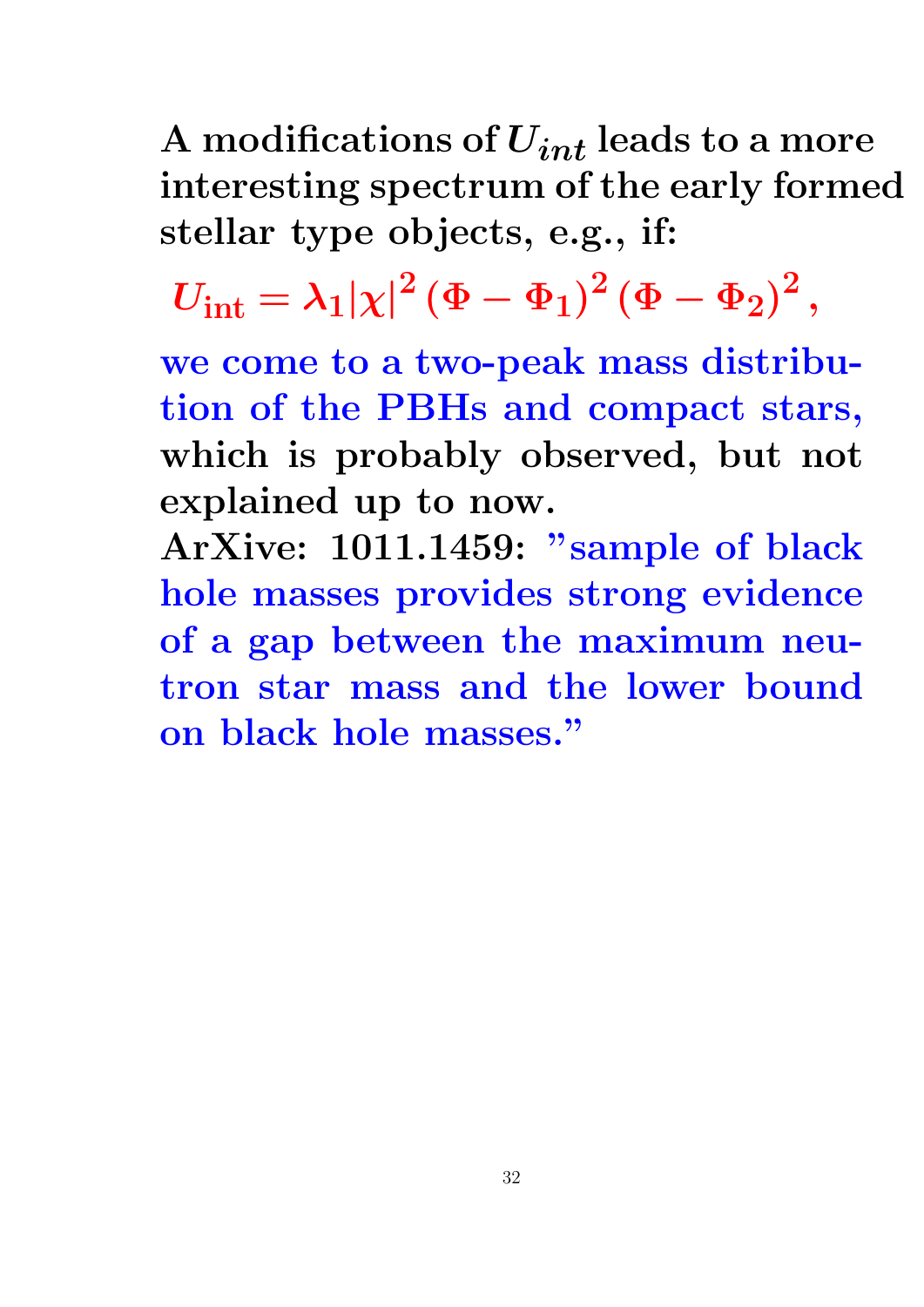Evolved chemistry in the so early formed QSOs can be explained, at least to some extend, by more efficient production of metals during BBN due to much larger ratio  $\beta = N_B/N_{\gamma}$ . The standard BBN essentially stops at <sup>4</sup>He due to very small  $\beta$ . However, in the model considered here  $\beta$  is much larger than the canonical value, even being close or exceeding unity.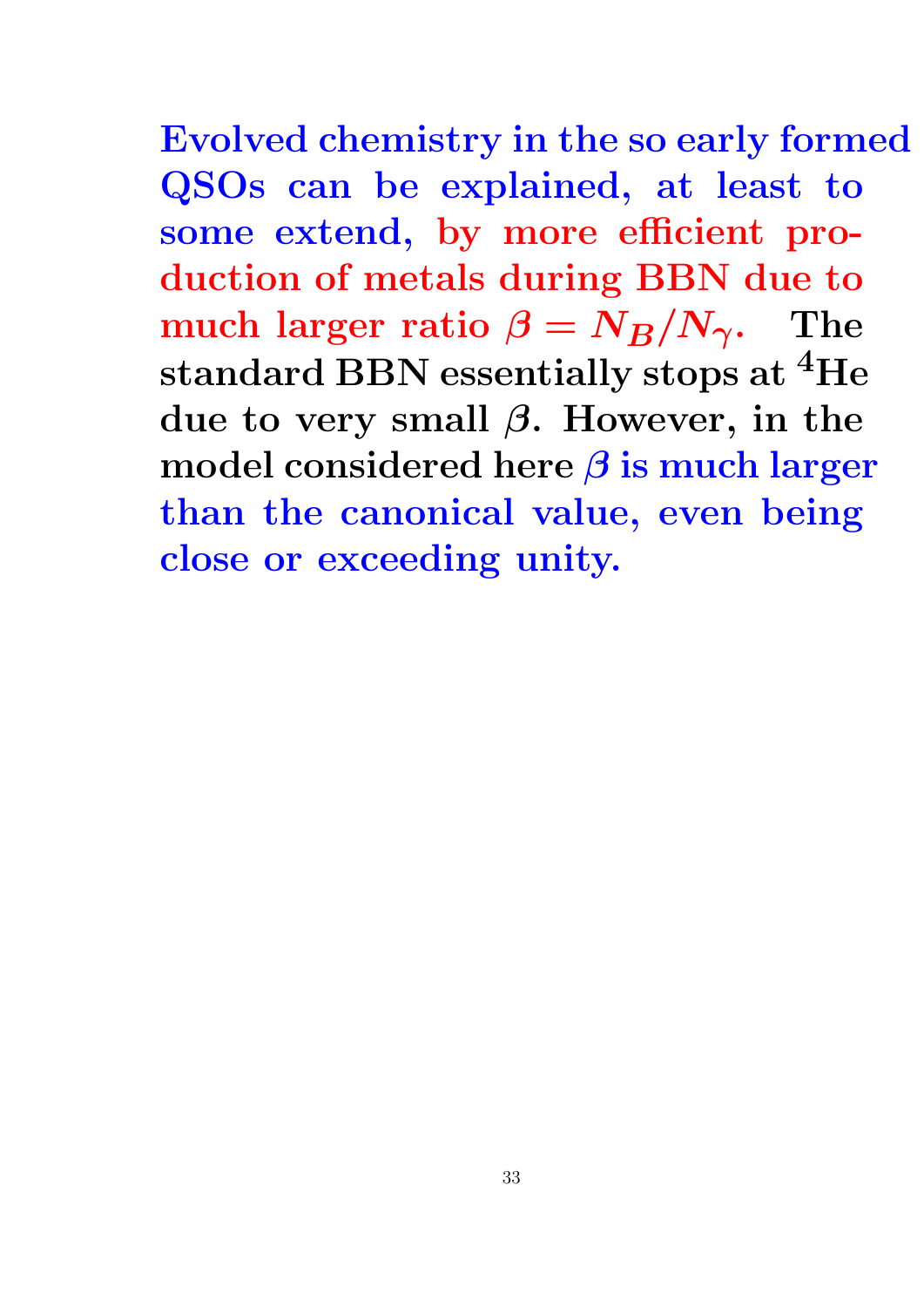The model naturally predicts an existence of compact antimatter objects which could be abundant in the Galaxy. Observations and bounds.

 $\bar{p}/p \sim 10^{-5} - 10^{-4}, \, {\rm observed}, \, {\rm can} \, \, {\rm be}$ explained by secondary production;  $He/p \sim 0.1;$ 

Upper limit:  $\bar{H}e/He < 3 \times 10^{-7};$ Theoretical predictions:  $\bar{d} \sim 10^{-5} \bar{p}$ ,  $^3\bar{H}e \sim 10^{-9}\bar{p},\, {}^4\bar{H}e \sim 10^{-13}\bar{p}.$ 

From the upper limit on  $\bar{He}$ : the nearest single antigalaxy should be further than 10 Mpc (very crudely).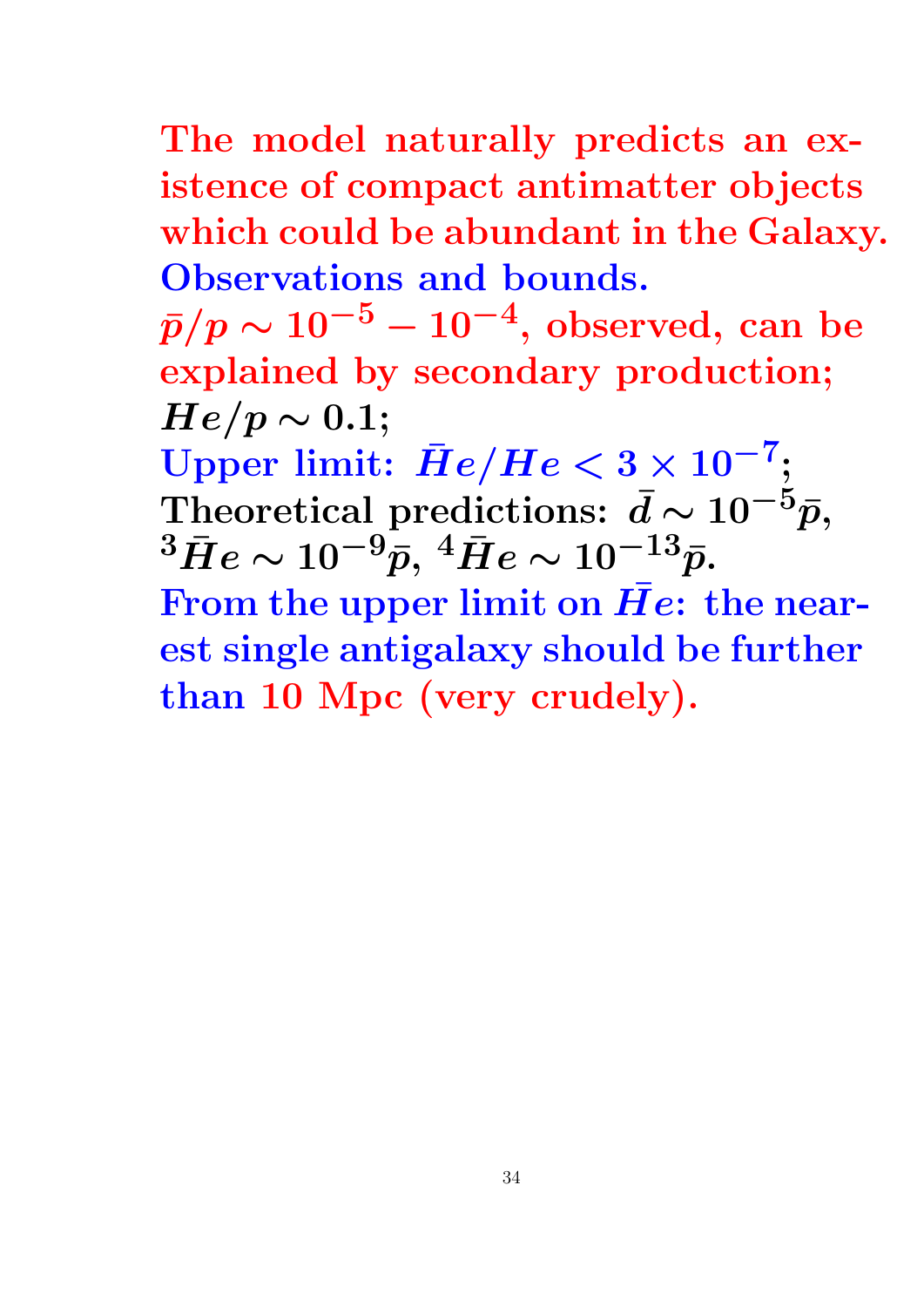## From cosmic gamma rays:

Nearest anti-galaxy could not be closer than at  $\sim$ 10 Mpc (Steigman, 1976), from annihilation with  $p$  in common intergalactic cloud.

Fraction of antimatter Bullet Cluster  $<$  3 × 10<sup>-6</sup> (Steigman, 2008).

CMB excludes LARGE isocurvature fluctuations at  $d > 10$  Mpc. BBN excludes large "chemistry" fluctuations at  $d > 1$  Mpc.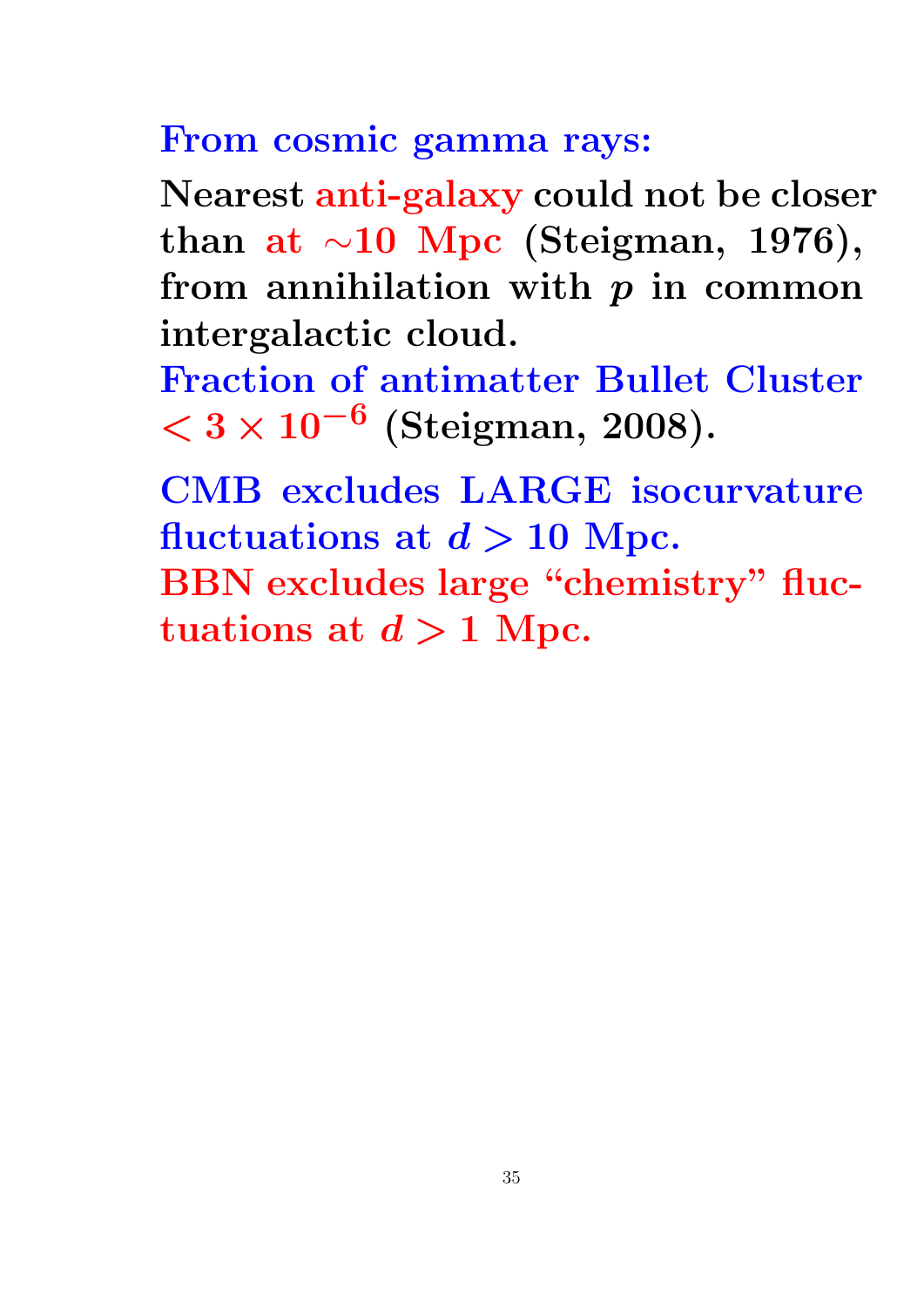Review: P.v. Ballmoos, arXiv:1401.7258 Bondi accretion of interstellar gas to the surface of an antistar:

> $L_{\gamma}\sim 3\cdot 10^{35}(M/M_{\odot})^2v_6^{-3}$ 6

 $\text{put} \text{ a limit } N_{\bar{*}}/N_* < 4 \cdot 10^{-5} \text{ inside}$ 150 pc from the Sun.

The presented bounds are true if antimatter makes the same type objects as the OBSERVED matter. E.g., compact fast objects made of antimatter may be abundant in the Galaxy but still escape observations. (C. Bambi, AD, Nucl.Phys. B784 (2007) 132; Blinnikov, AD, Postnov, arXiv:1409.5736.)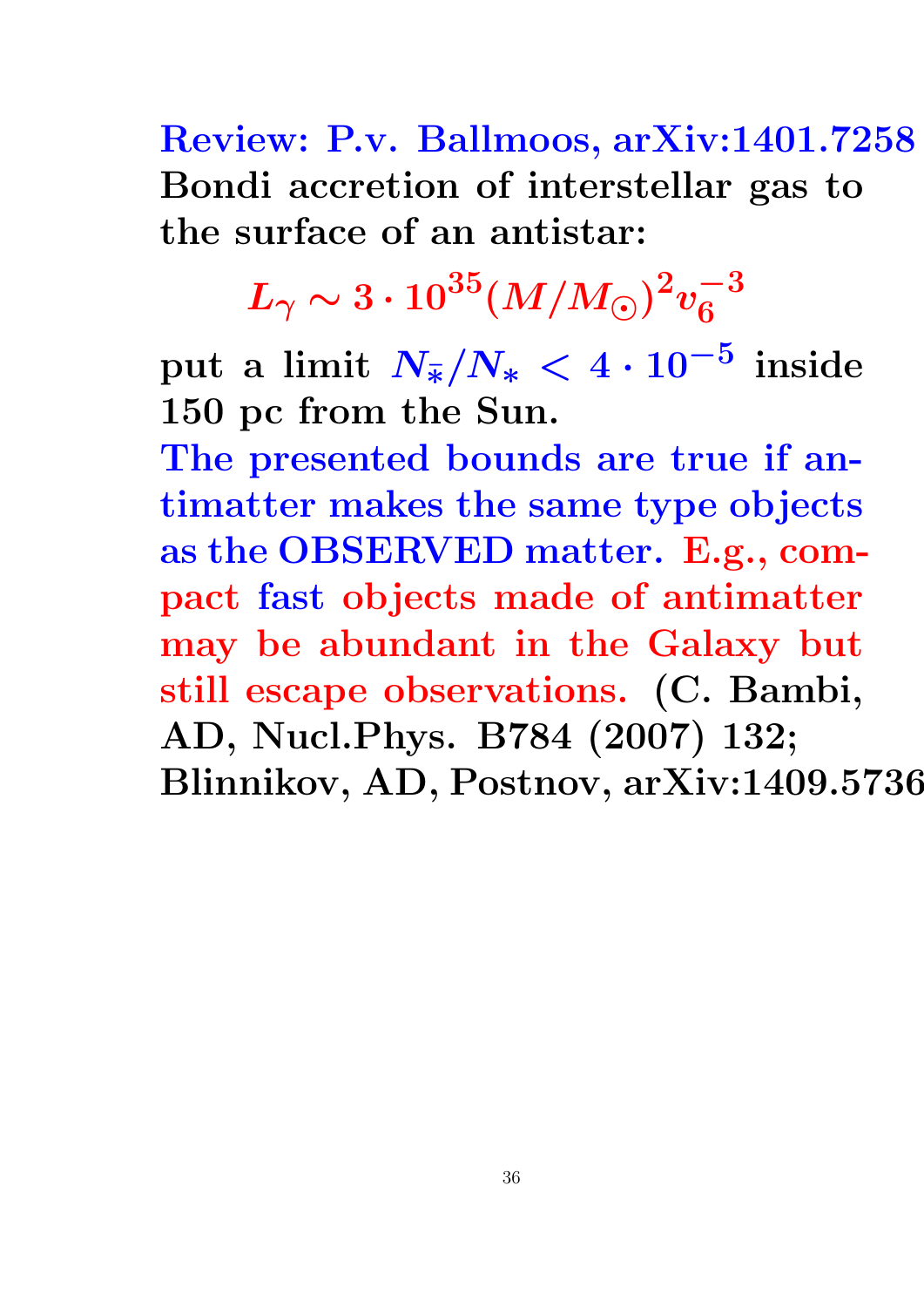# CONCLUSION.

The scenario may be speculative but not too unnatural and explains a lot:

1. Superheavy BH and early quasar formation with plenty of metals around.

2. High abundance of supenovae and gamma-bursters at  $z \gg 1$ .

3. Existence very old stars in the Galaxy and very old galaxies.

New types of stellar-like objects from the very early universe and probably abundant cosmic antimatter are predicted. A study of astrophysics of such new kind of stars is in order.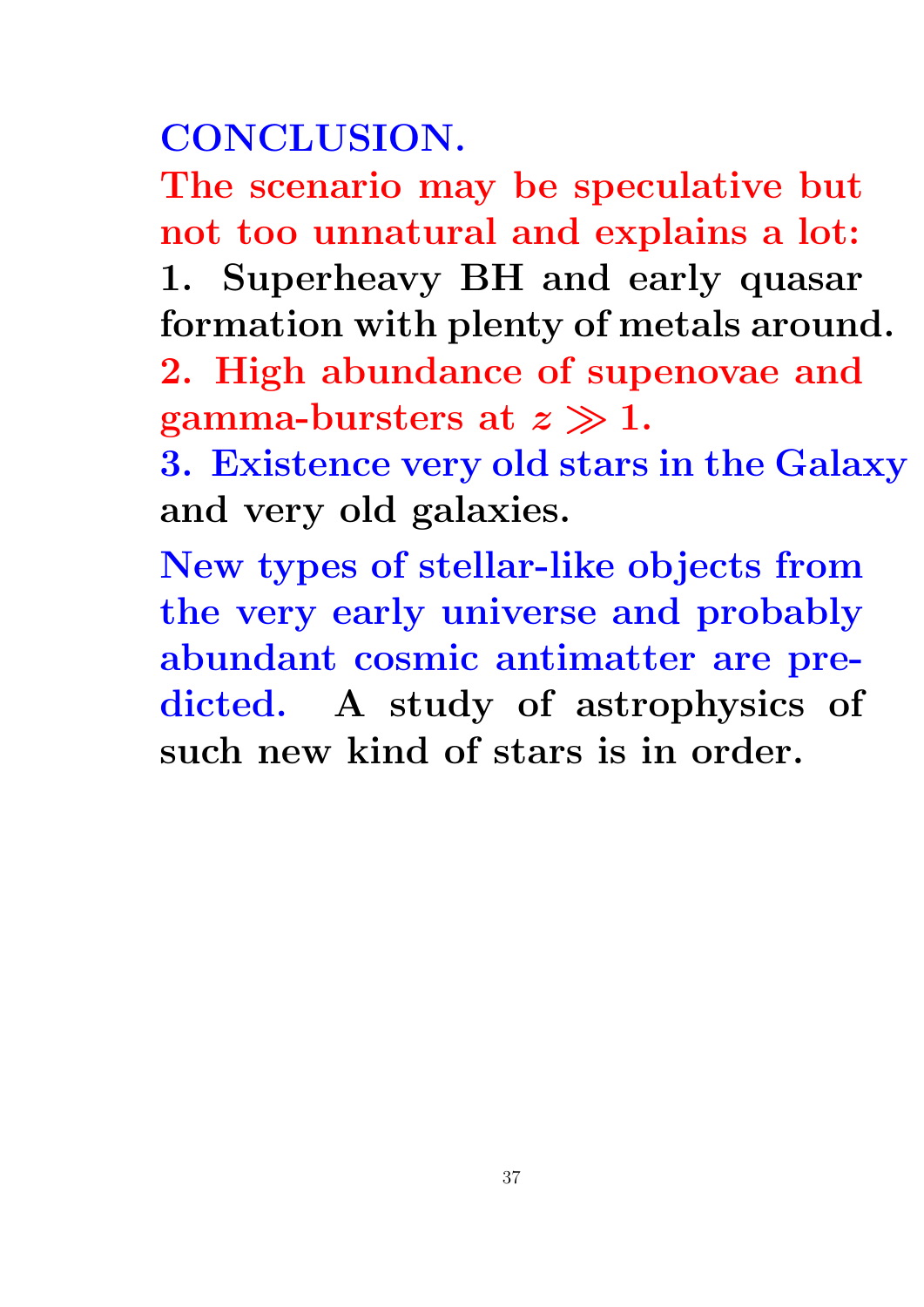### LAST BUT NOT THE LEAST:

## GREAT THANKS TO THE **ORGANIZERS**

OF THIS EXCELLENT CONFERENCE IN ONE OF THE MOST BEAUTIFUL TOWNS IN THE WORLD, ESPECIALLY TO KATIE F.